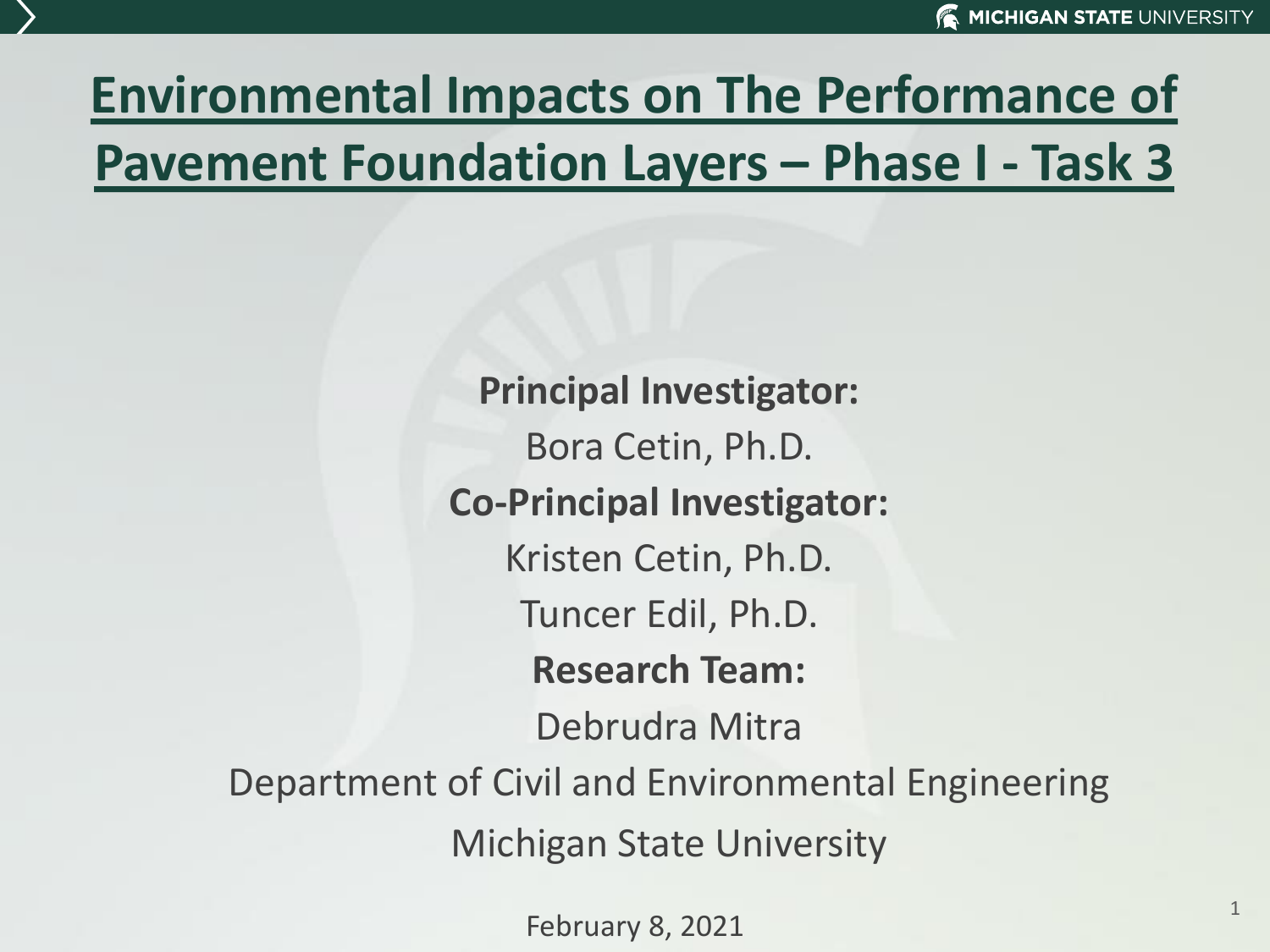# **Objectives:**

Using climate data, create a data-driven model to predict the following:

- 1. At specific depths:
	- Soil temperatures
	- Number of freeze-thaw cycles
- 2. Start/end and duration of freezing & thawing period
	- Frozen period at each depth
- 3. Isotherms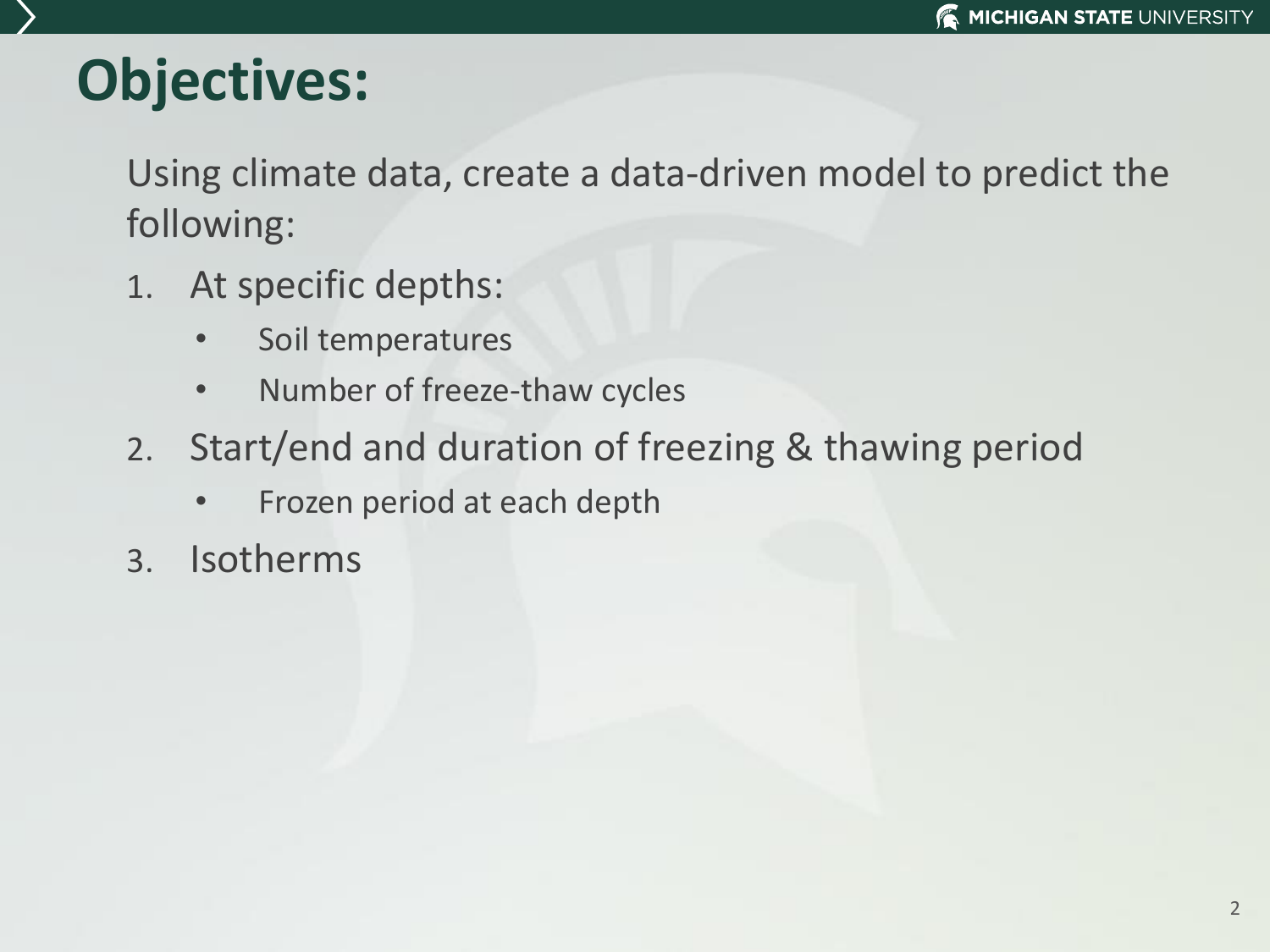### **Literature review:**

Few studies are done on the prediction of the soil surface temperatures :

- Different methods implemented:
	- linear regression model, non-linear regression model, neural networks
- Majority of studies predict the soil surface temperatures at lower frequency, (e.g. monthly average)
- few on the daily soil surface temperature
- Different sets of climate variables are used (not consistent across literature)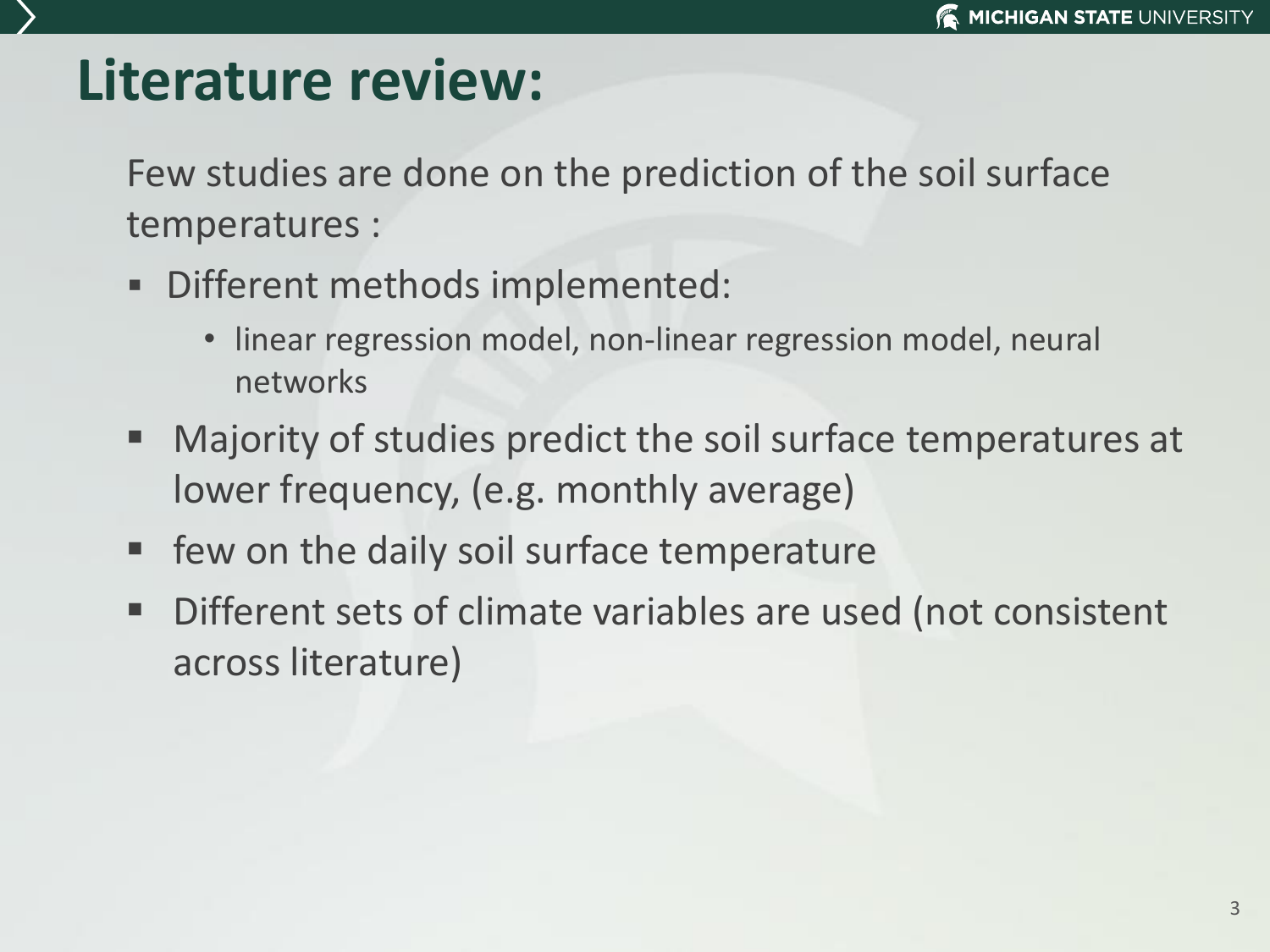#### **Available Datasets:**

Two available sets of data (from previous Task)

Soil temperatures, 15-minute (Dataset 1); 1-hour (Dataset 2) Climate variables

- Air temperature;
- Relative humidity;
- Wind speed;
- Precipitation;
- Net solar radiation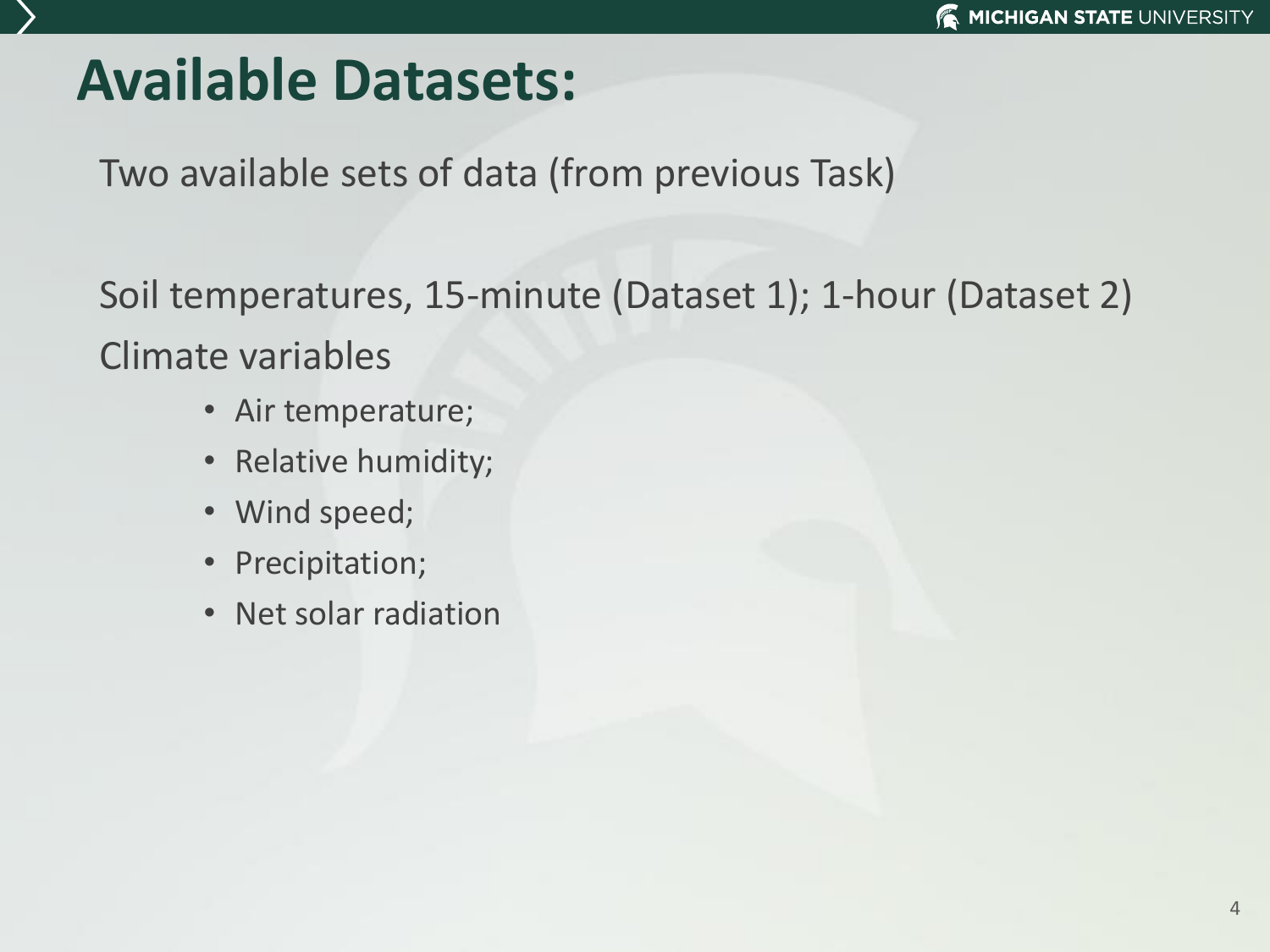#### **Data Processing:** *Variable types*

The variables are analyzed, and 2 types of variables are created:

- 1. Time variables *(this slide)*
- 2. Climate variables *(next slide)*

Four **time** variables were considered

- 1. Month number (1 to 12)
- 2. Week number (1 to 52)
- 3. Day of year (1 to 365)
- 4. Timestep (1 to 4\*24 for 15-minute timestep data)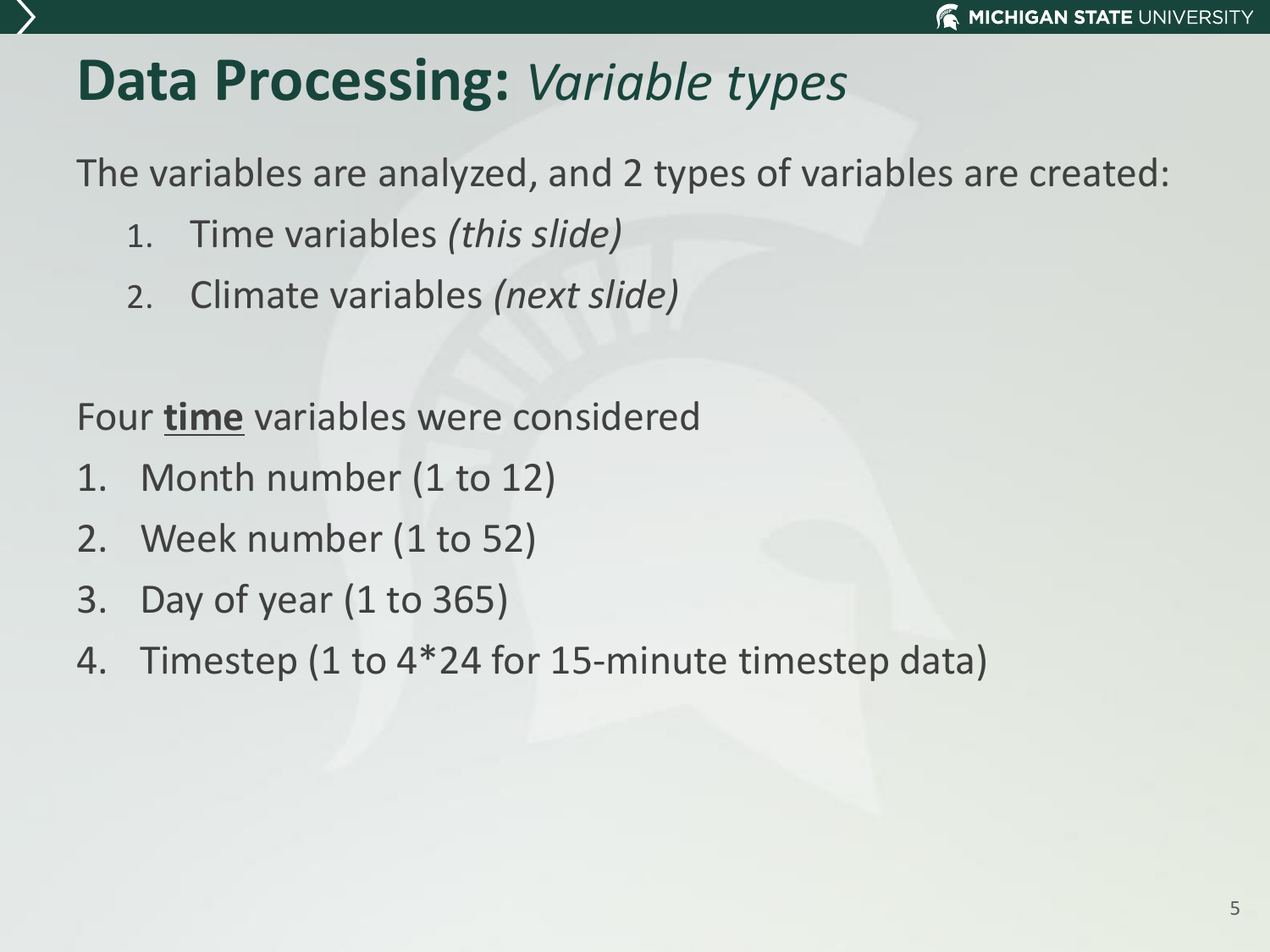#### **Data Processing:** *15 climate variables considered*

Air temperature (AirTemp) Relative humidity (RH) Rain or precipitation (Rain) Windspeed (Wind) Radiation (rad) Daily average:

air temperature (avgTemp) relative humidity (avgRH) precipitation (avgRain) wind speed (avgWind) solar radiation (avgrad) Variation in **WRT** daily average: air temperature (varTemp) relative humidity (varRH) precipitation (varRain) windspeed (varWind) solar radiation (varRad)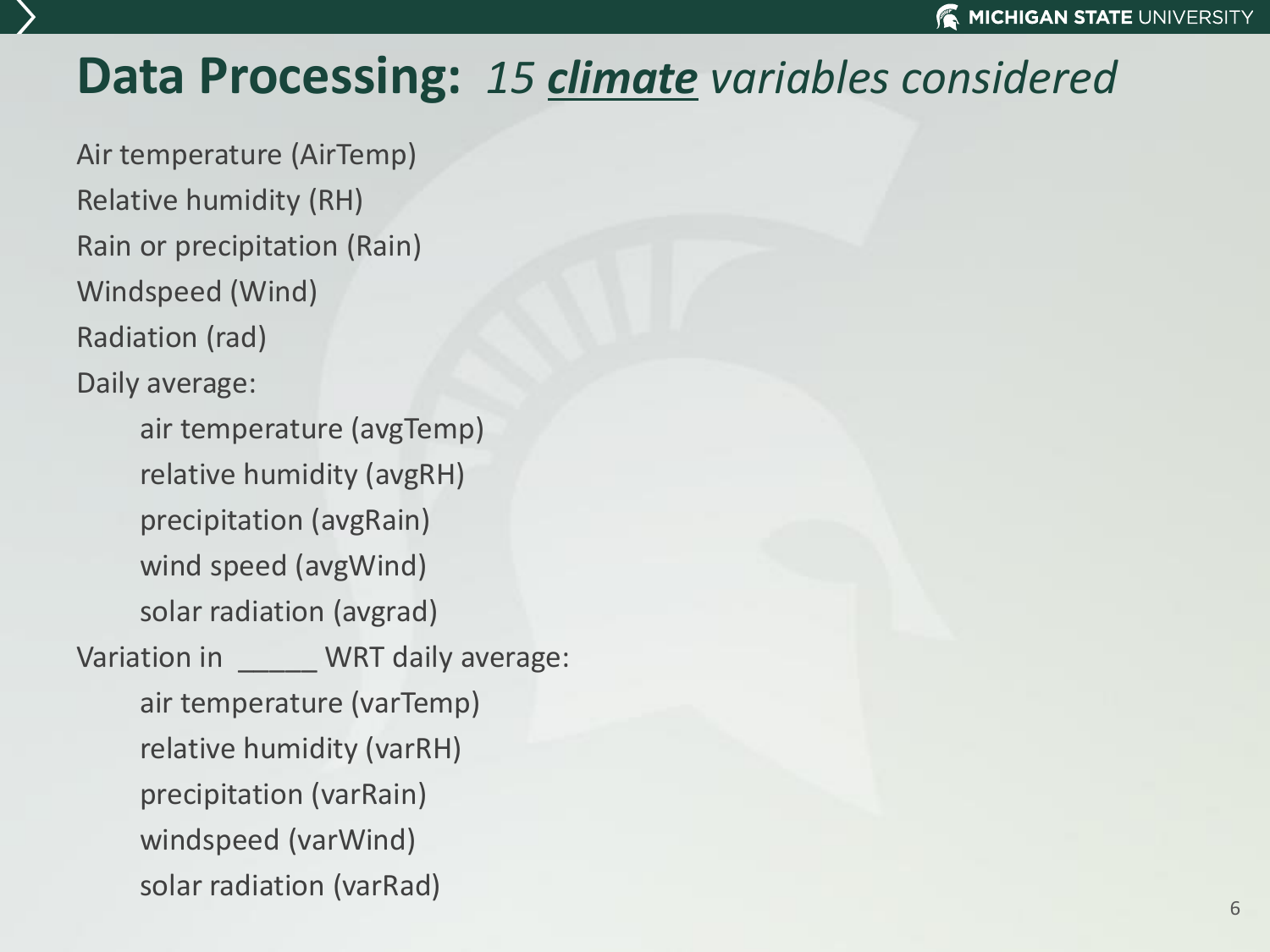#### **Methodology:** *Steps for model development*

- 1. Stepwise regression is used to choose variables
	- Independent (low correlation)
	- Most influential
- 2. Data is divided in training and testing datasets
- 3. Different models considered to predict soil temperatures
- 4. Performance of models are compared with measured data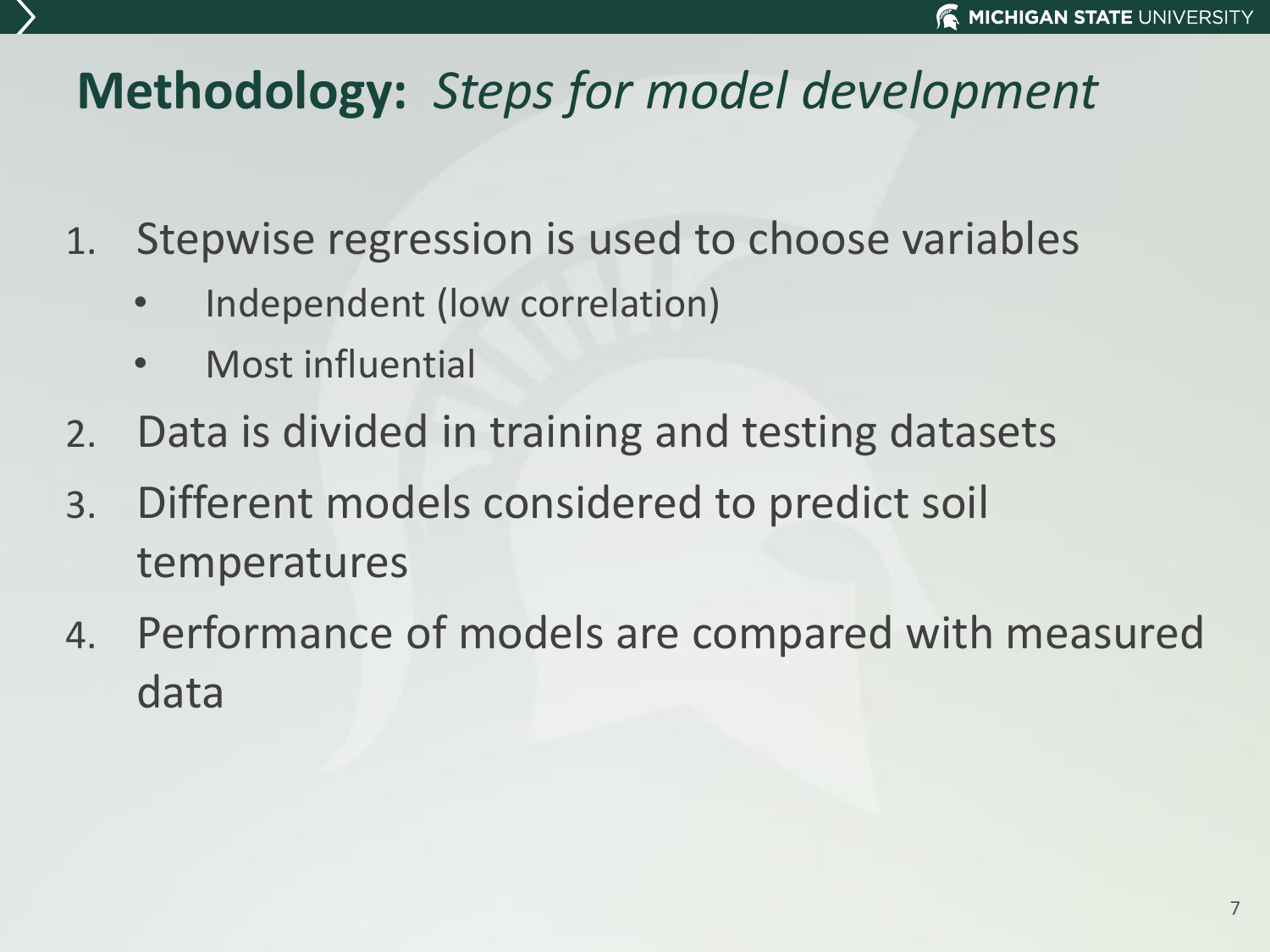#### **Results:** *Stepwise regression model (influential & independent variables)*

|                  | Week         |              |                |              |                    |              |              |              |              |                    |              |              |                |                     |              |              |              |              |           |
|------------------|--------------|--------------|----------------|--------------|--------------------|--------------|--------------|--------------|--------------|--------------------|--------------|--------------|----------------|---------------------|--------------|--------------|--------------|--------------|-----------|
| Week             | $\mathbf{1}$ | <b>Month</b> | Day of<br>Year | Timestep     | <b>Temperature</b> |              |              |              |              |                    |              |              |                |                     |              |              |              |              |           |
| <b>Month</b>     | $\mathbf{1}$ | $\mathbf{1}$ |                |              |                    | Rain         |              |              |              | <b>Temperature</b> |              |              |                |                     |              |              |              |              |           |
| <b>DayofYear</b> | $\mathbf{1}$ | $\mathbf{1}$ | $\mathbf{1}$   |              |                    |              | RН           | Wind         |              |                    |              |              |                |                     |              |              |              |              |           |
| <b>Timestep</b>  | $\mathbf 0$  | $\mathbf 0$  | $\mathbf 0$    | $\mathbf{1}$ | Àir                |              |              |              | Radiation    |                    | Rain         | <b>RH</b>    |                |                     | Temperature  |              |              |              |           |
| AirTemp          | 0.22         | 0.21         | 0.22           | 0.11         | $\mathbf{1}$       |              |              |              |              | Air                | Variation    |              | Variation Wind | Variation Radiation |              |              |              |              |           |
| Rain             | 0.02         | 0.02         | 0.02           | 0.01         | 0.04               | $\mathbf{1}$ |              |              |              |                    |              | Variation    |                |                     |              | Rain         |              |              |           |
| $R$ H            | 0.22         | 0.22         | 0.22           | $-0.25$      | $-0.24$            | 0.09         | $\mathbf{1}$ |              |              | Variation          |              |              |                |                     |              |              | <b>RH</b>    | Wind         | Radiation |
| Wind             | $-0.09$      | $-0.09$      | $-0.09$        | 0.04         | $-0.11$            | 0.01         | $-0.23$      | $\mathbf{1}$ |              |                    |              |              |                |                     | Air          |              |              |              |           |
| rad              | $\mathbf{0}$ | $\mathbf 0$  | 0              | 0.04         | 0.46               | $-0.03$      | $-0.5$       | 0.18         | $\mathbf{1}$ |                    |              |              |                |                     | Average      | Average      | Average      | Average      |           |
| varTemp          | $\mathbf{0}$ | $\mathbf 0$  | 0              | 0.4          | 0.27               | $-0.01$      | $-0.55$      | 0.26         | 0.5          | $\mathbf{1}$       |              |              |                |                     |              |              |              |              |           |
| varRain          | $\Omega$     | $\mathbf 0$  | 0              | 0.01         | $\mathbf{0}$       | 0.96         | 0.03         | 0.02         | $-0.02$      | $-0.01$            | $\mathbf{1}$ |              |                |                     |              |              |              |              | Average   |
| varRH            | $\mathbf{0}$ | $\mathbf 0$  | 0              | $-0.36$      | $-0.21$            | 0.04         | 0.71         | $-0.27$      | $-0.51$      | $-0.78$            | 0.04         | $\mathbf{1}$ |                |                     |              |              |              |              |           |
| varWind          | $\mathbf 0$  | 0            | 0              | 0.05         | 0.1                | 0.02         | $-0.27$      | 0.71         | 0.35         | 0.37               | 0.02         | $-0.38$      | $\mathbf 1$    |                     |              |              |              |              |           |
| varRad           | $\mathbf{0}$ | $\mathbf 0$  | 0              | 0.04         | 0.15               | $-0.02$      | $-0.4$       | 0.28         | 0.91         | 0.55               | $-0.02$      | $-0.56$      | 0.39           | 1                   |              |              |              |              |           |
| avgTemp          | 0.22         | 0.22         | 0.22           | $\mathbf{0}$ | 0.96               | 0.04         | $-0.09$      | $-0.18$      | 0.34         | $\mathbf{0}$       | $\mathbf{0}$ | $\mathbf{0}$ | $\mathbf{0}$   | 0                   | $\mathbf{1}$ |              |              |              |           |
| avgRain          | 0.09         | 0.09         | 0.09           | 0            | 0.15               | 0.26         | 0.24         | $\mathbf{0}$ | $-0.04$      | 0                  | $\mathbf{0}$ | $\mathbf{0}$ | $\mathbf{0}$   | 0                   | 0.16         | $\mathbf{1}$ |              |              |           |
| avgRH            | 0.31         | 0.31         | 0.31           | $\mathbf{0}$ | $-0.13$            | 0.09         | 0.71         | $-0.06$      | $-0.2$       | $\mathbf{0}$       | $\mathbf{0}$ | $\Omega$     | $\mathbf 0$    | 0                   | $-0.13$      | 0.34         | $\mathbf{1}$ |              |           |
| avgWind          | $-0.12$      | $-0.12$      | $-0.12$        | $\mathbf{0}$ | $-0.25$            | $\mathbf{0}$ | $-0.06$      | 0.71         | $-0.11$      | $\mathbf{0}$       | $\mathbf{0}$ | 0            | $\mathbf 0$    | 0                   | $-0.26$      | $\mathbf{0}$ | $-0.08$      | $\mathbf{1}$ |           |
| avgrad           | $-0.01$      | $-0.01$      | $-0.01$        | 0            | 0.77               | $-0.02$      | $-0.33$      | $-0.18$ 0.42 |              | $\Omega$           | 0            | $\mathbf{0}$ | $\mathbf 0$    | 0                   | 0.8          | $-0.09$      | $-0.46$      | $-0.25$      |           |

**No color:** | correlation coefficient| < 0.3

Green:  $0.3 <$  | correlation coefficient |  $< 0.7$ ;

**Yellow**: correlation coefficient| > 0.7 *(High correlations)* 

8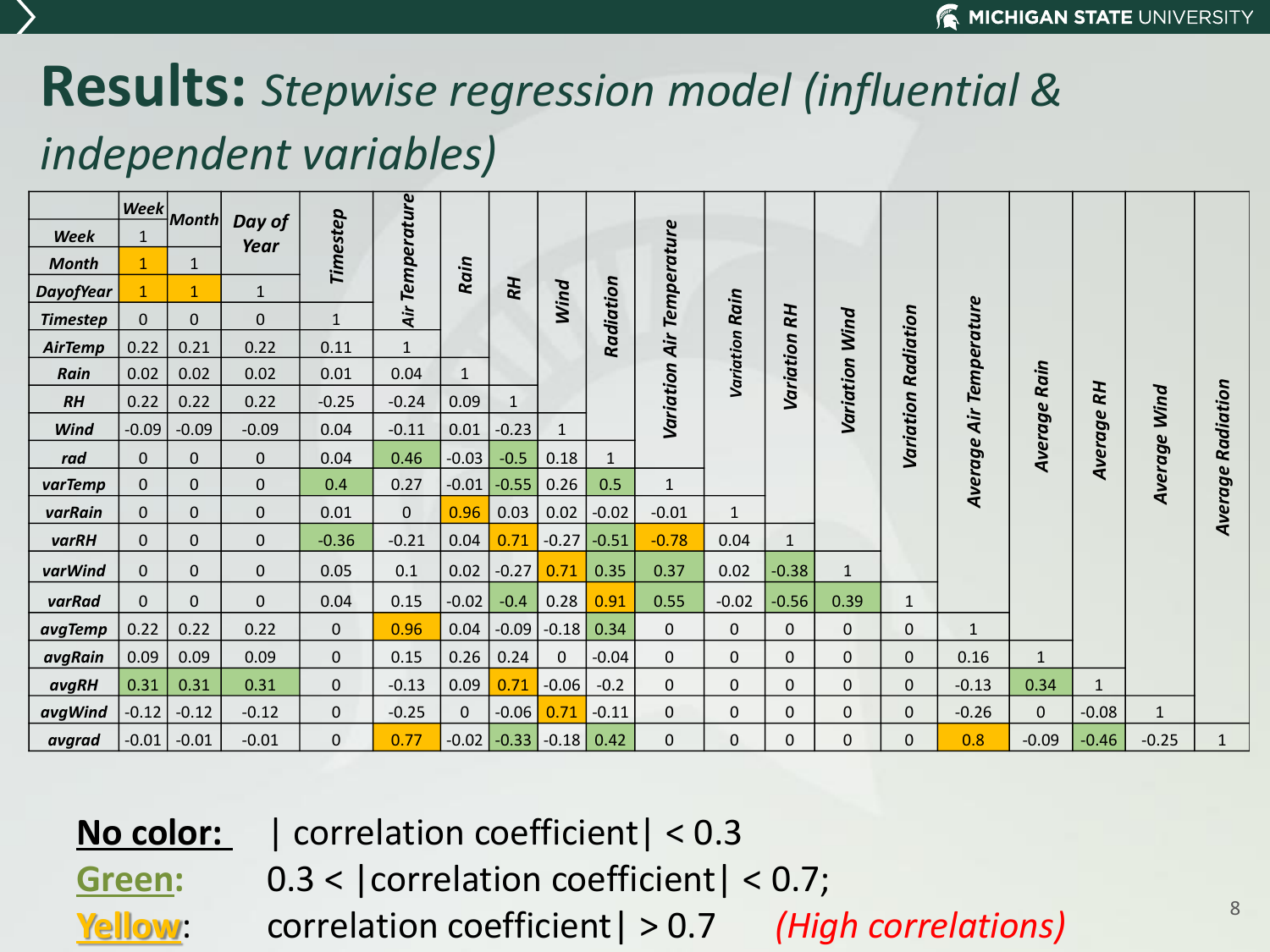#### **Results:** *Stepwise regression model (influential & independent variables)*

#### **High correlation ( > 0.7)**

Time variables:

*(Week - Month); (Week - Day of Year);* 

Climate variables:

*(Rain – variation Rain); (RH – variation RH); (Wind – variation Wind); (Radiation – variation Radiation); (variation RH – variation Temp); (Air Temperature – Average Air Temperature); (Air Temperature – average Radiation); (average Air Temperature – average Radiation)*

#### **Remaining variables used for this study**:

1. *Day of Year;* 2. *Time step;*

3. *Air temperature,* 4. *Radiation,* 5.*Variation in air temperature,* 

6. *Variation in rain,* 7. *Variation in RH,* 8. *Variation in wind*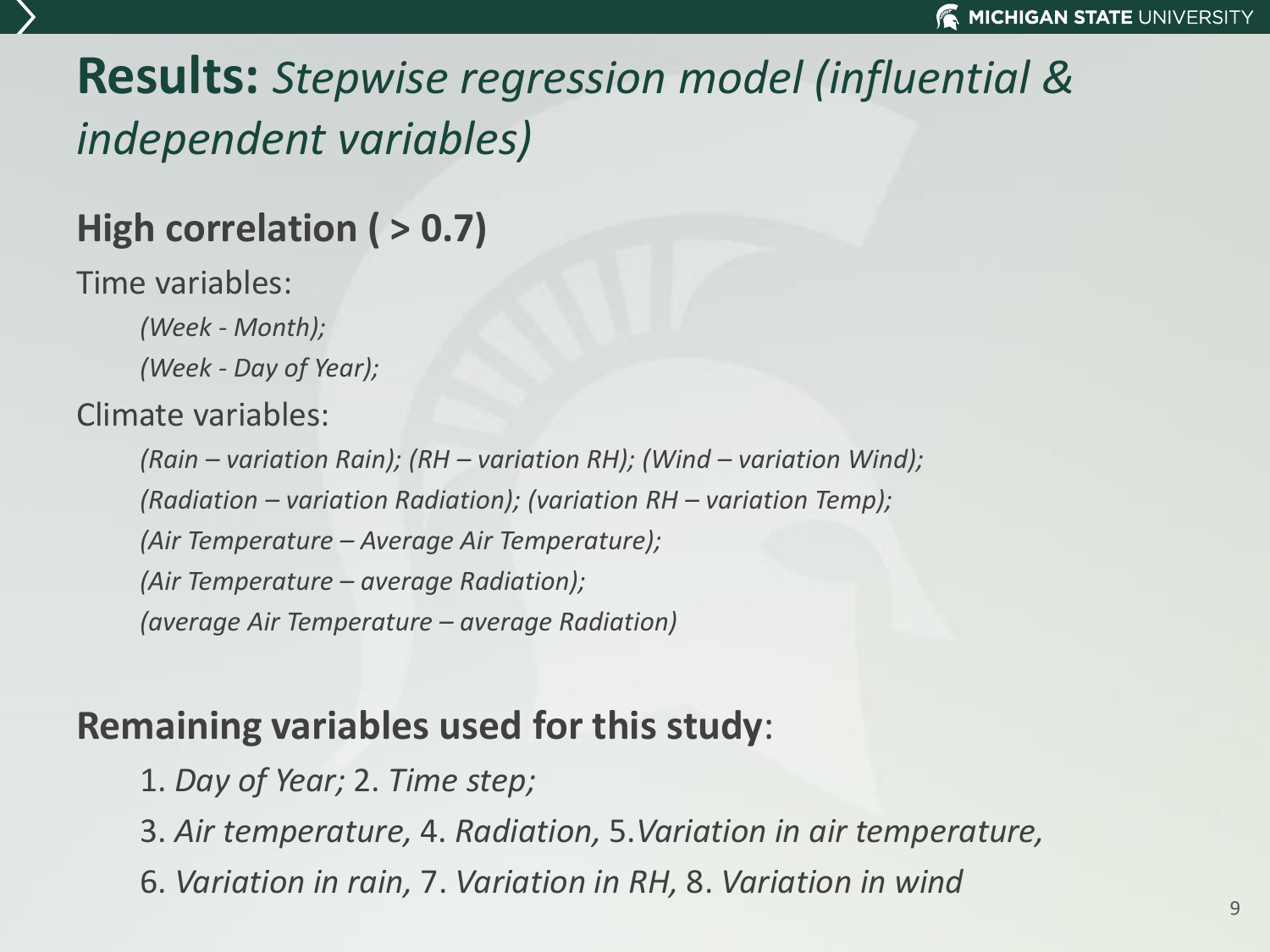#### **Data Division:** *First dataset*

**Dates available:** January 2018 to April 2019

#### Data division:

**Training data:** all of 2018, which (~75% of data) **Testing data:** 2019, January to April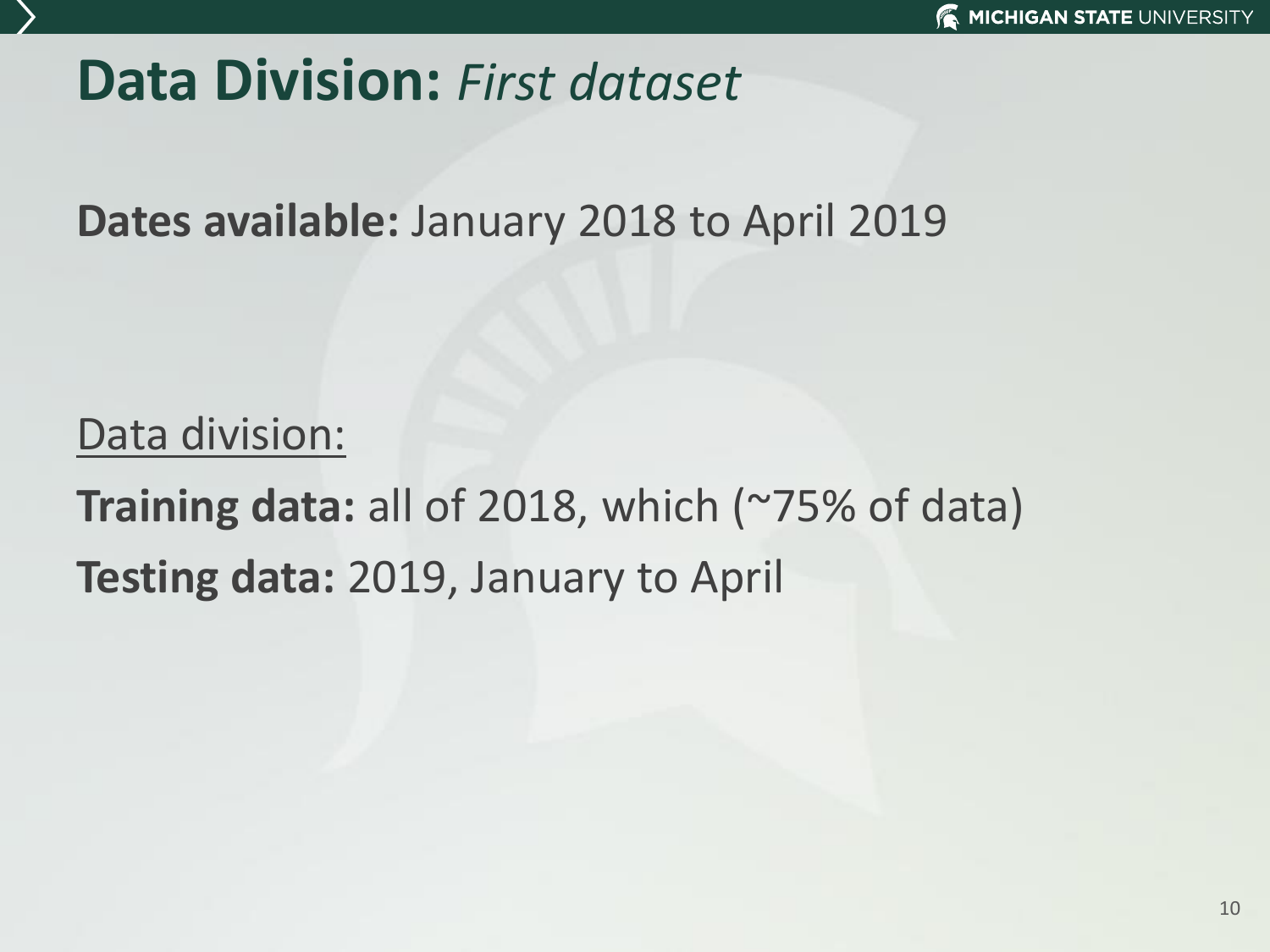#### **Data Division:** *Second dataset*

**Dates available:** January 2000 to February 2007

#### Data division

## **Training data:** 2000 to Feb 2005 (~79% of data) **Testing data:** Sept 2005 to Feb 2007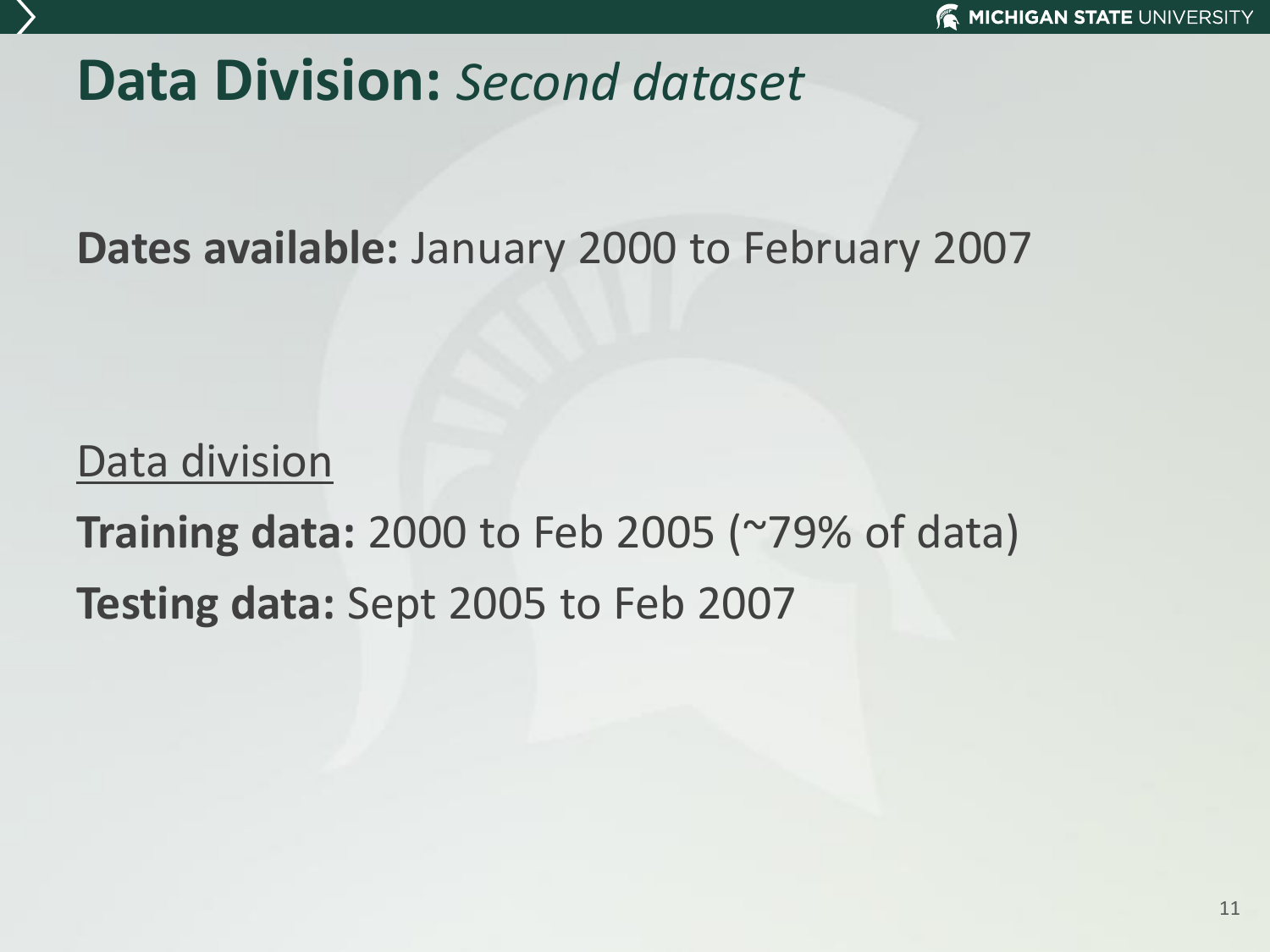## **Model Selection**

Various models were considered to predict soil temperature (time series data)

- **Vector Auto Regression**
- Vector Auto Regression Moving Average
- **Vector Error Correction Models**



However, these models are unable to predict the soil temperature trends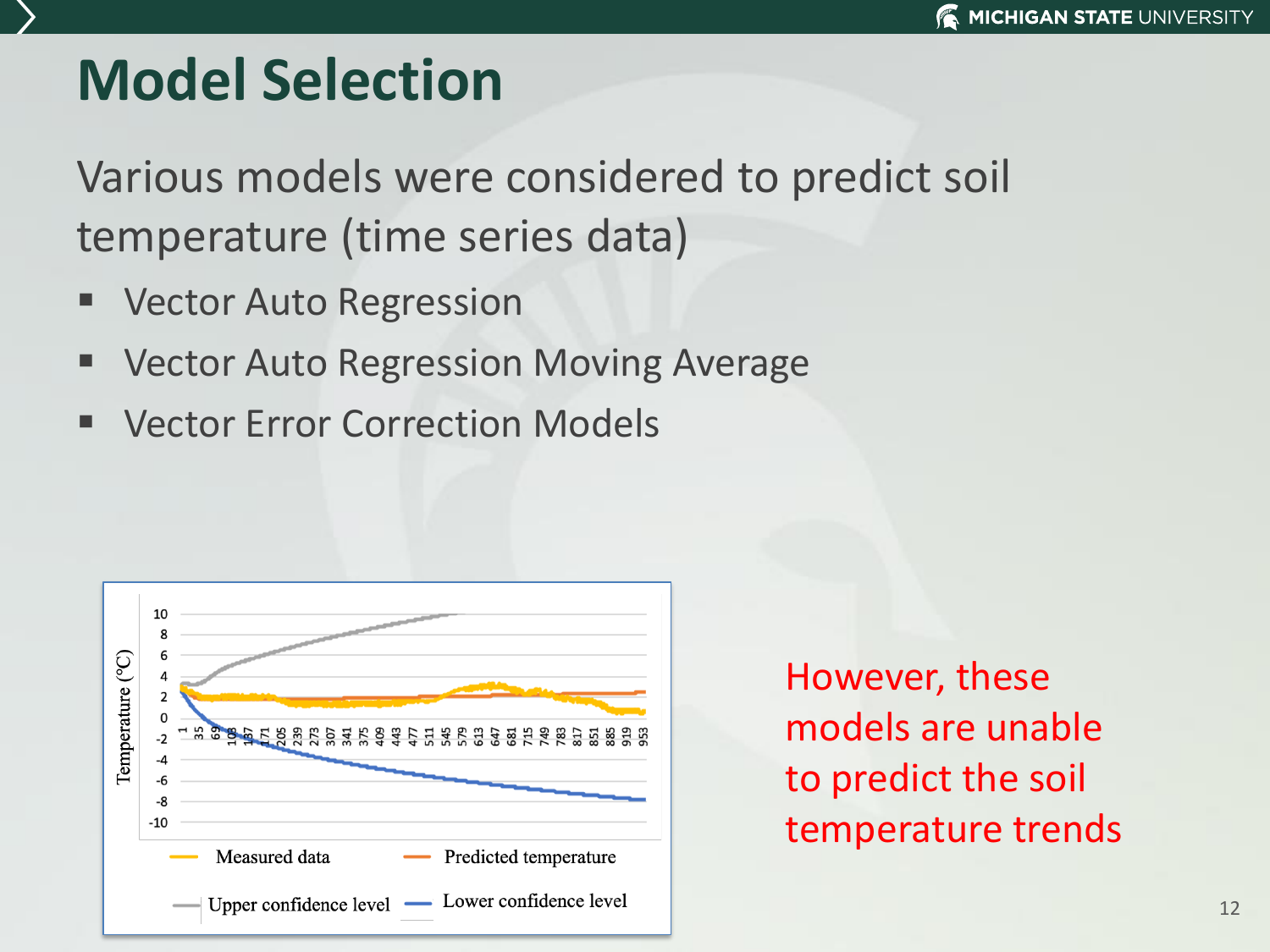## **Model Selection**

- Thus, non-linear regression model is used in this study
- **4th order polynomial model is utilized**
- Two different methods were considered:

**Model 1**: *Individual depth*

Predict the soil temperatures at each depth using climate parameters

**Model 2**: *Individual depth: Daily average + variation WRT daily*  predict daily average soil temperature at each dept + timestep-based variation with respect to the daily average temperature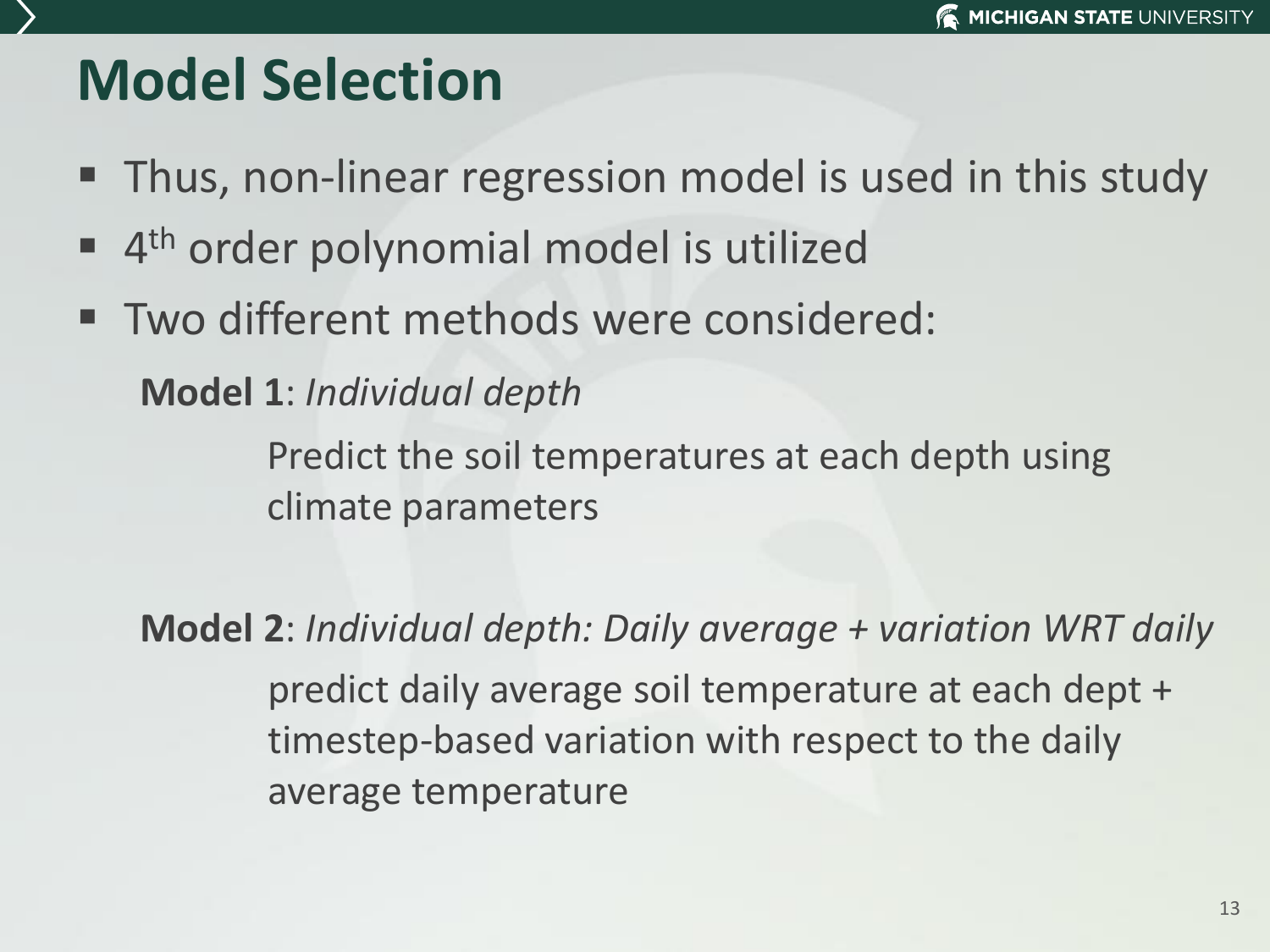## **Model Selection :** *Variables*

**Model 1**: *Individual depth*

Variables used (same a previously mentioned):

- 1. Day of Year
- 2 .Time step
- 3. Air temperature,
- 4. Radiation,
- 5. Variation in air temperature,
- 6. Variation in rain,
- 7. Variation in RH,
- 8. Variation in wind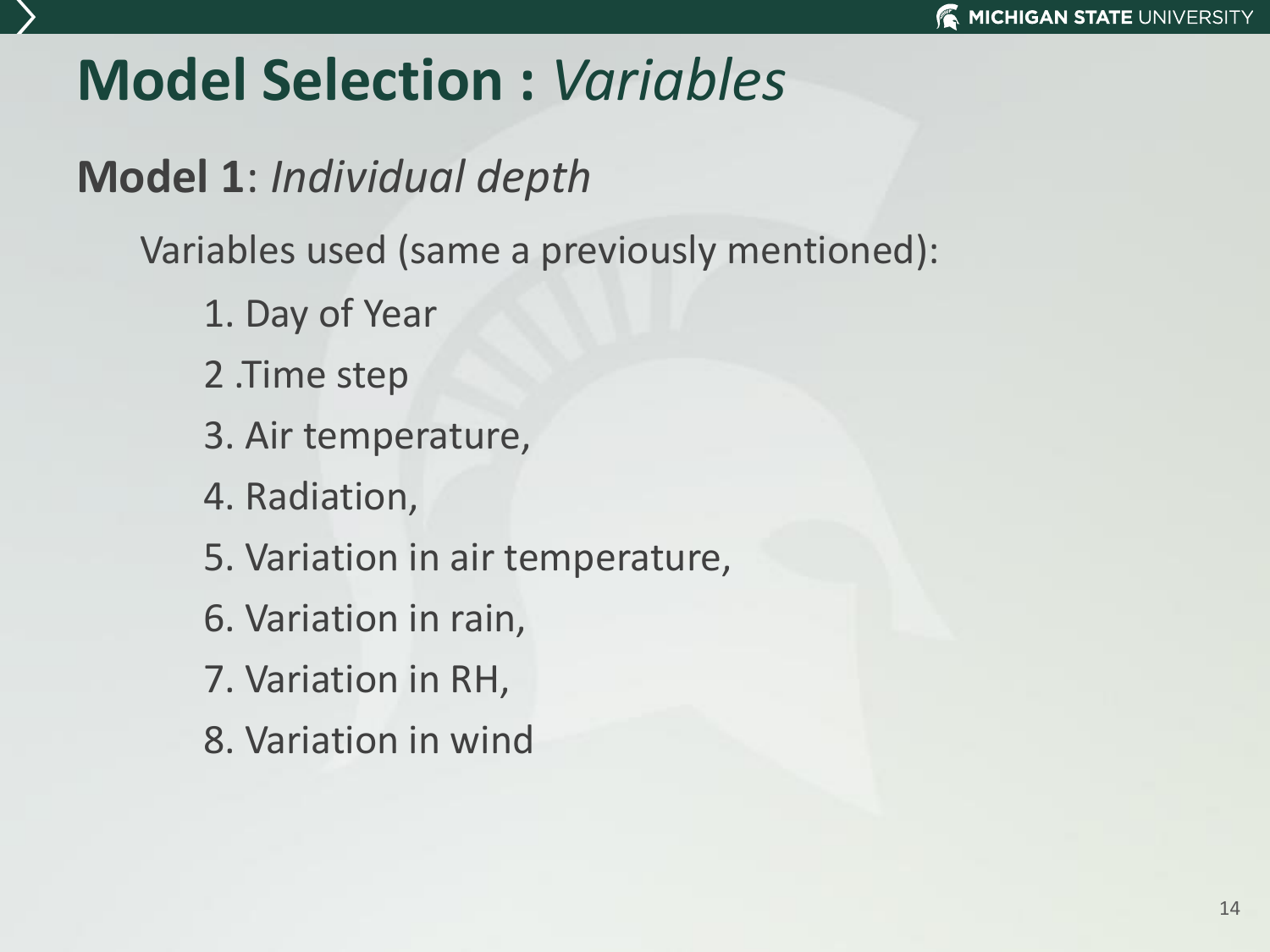## **Model Selection :** *Variables*

+

**Model 2**: *Individual depth: Daily average + variation WRT daily* 

#### Daily average temperatures:

- 1. Day of Year,
- 2. Time step,
- 3. Average Air temp,
- 4. Average rain,
- 5. Average RH,
- 6. Average wind

#### Variation with respect to daily average values:

- 1. Day of Year;
- 2 .Time step;
- 3. Air temperature,
- 4. Radiation,
- 5. Variation in air temp,
- 6. Variation in rain,
- 7. Variation in RH,
- 8. Variation in wind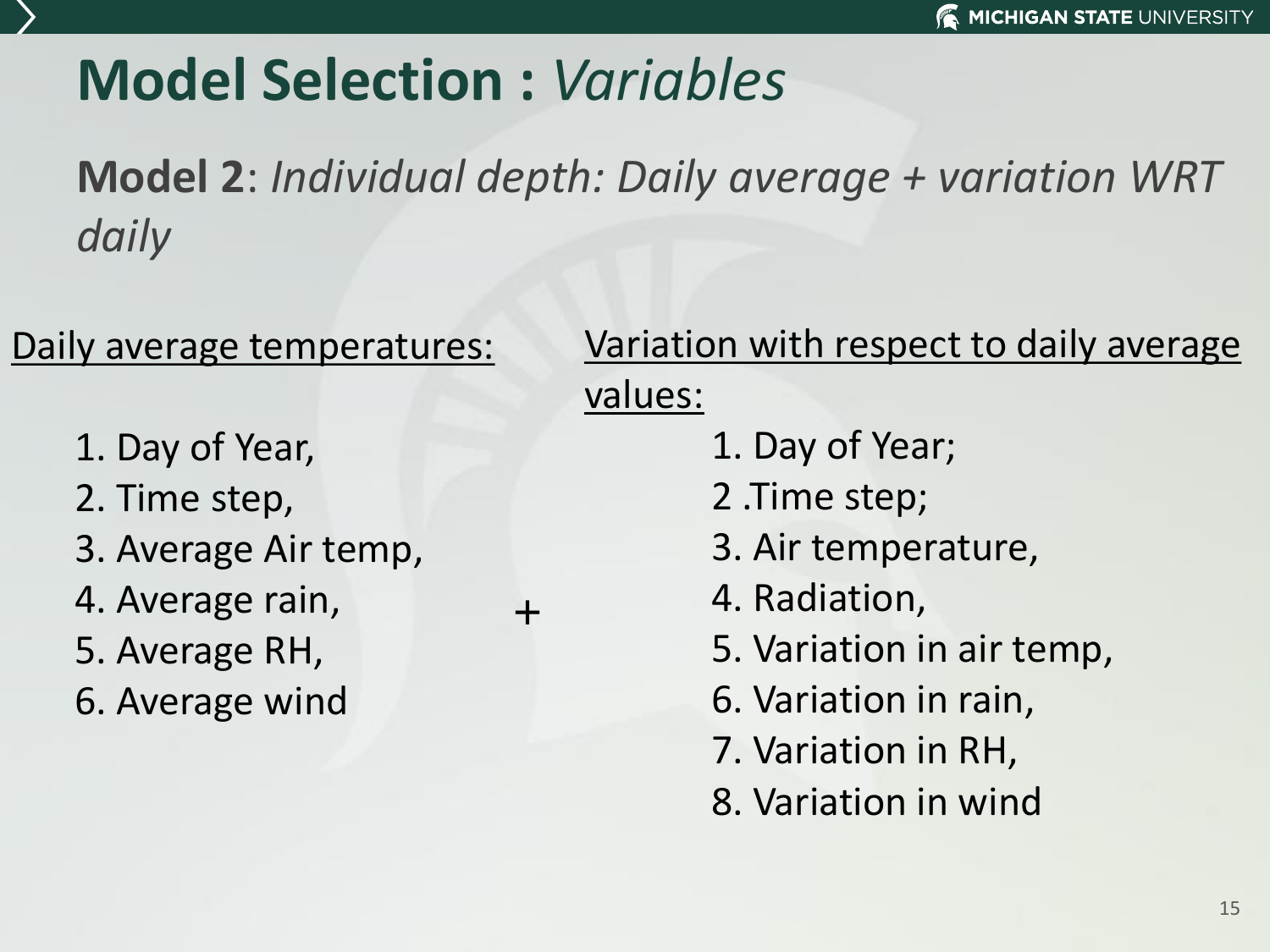#### **Results:** *Temperature prediction*



Soil temperature at a depth of *3 inch*

- Both the models can predict the temperature at the top surface
- Model 2 resulted in a few **spikes**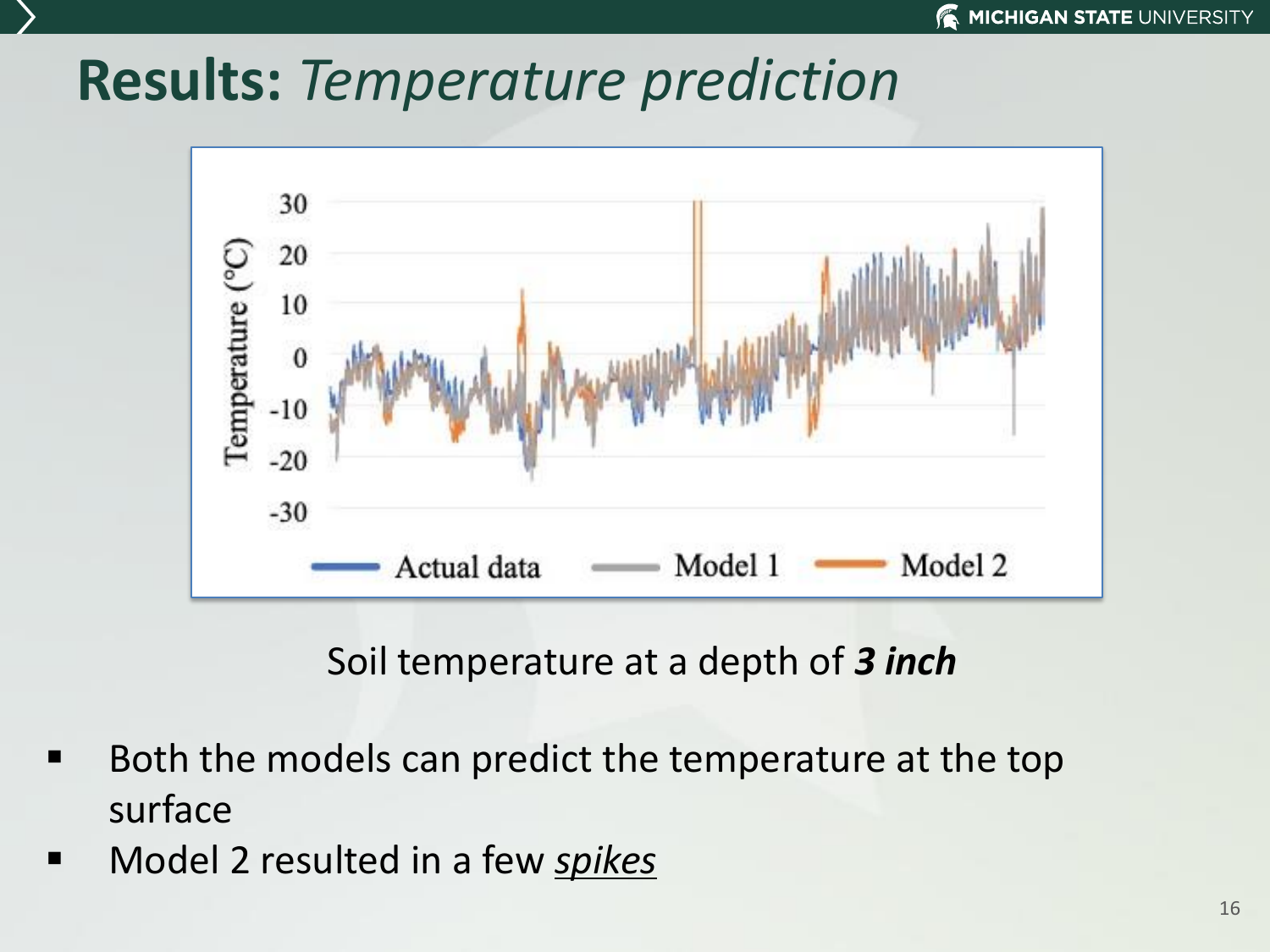#### **Results:** *Temperature prediction*



Soil temperature at a depth of *14 inch*

- Model 2, *predicts the overall trend* of the temperature for most of the timespan.
- Several *spikes* can be seen that deviates significantly for Model 2
- 17 Model 1 *did not generate spikes*; but the *prediction deviates moe* from the measured soil temperature than Model 1.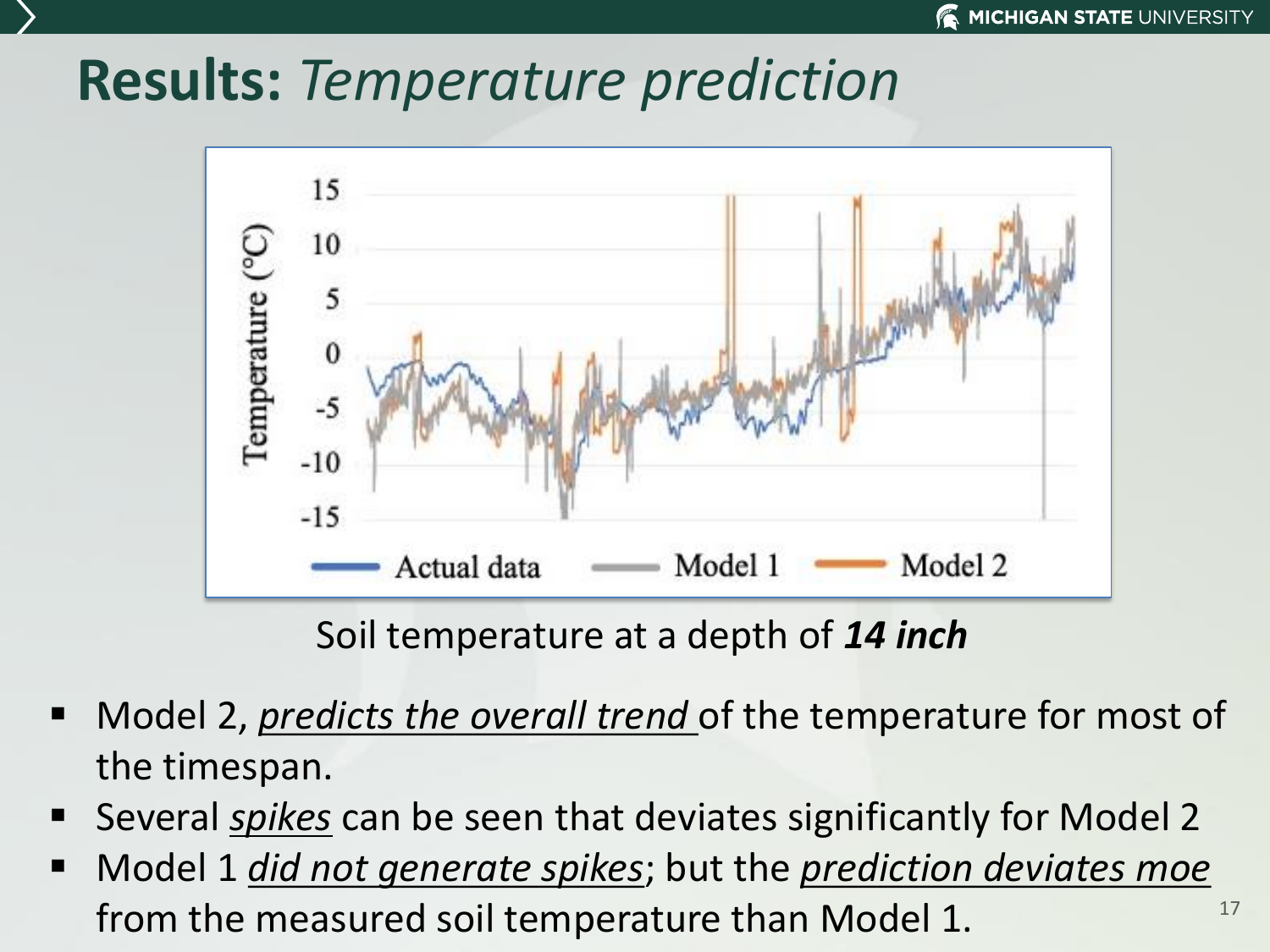### **Model Selection:** *Improvements*

To reduce the spikes in temperature prediction, two different filters are developed.

**Filter 1:** Limit the variation in each timestep to a reasonable value

**Filter 2:** Remove the predicted temperatures which were significantly higher or lower than the temperature bound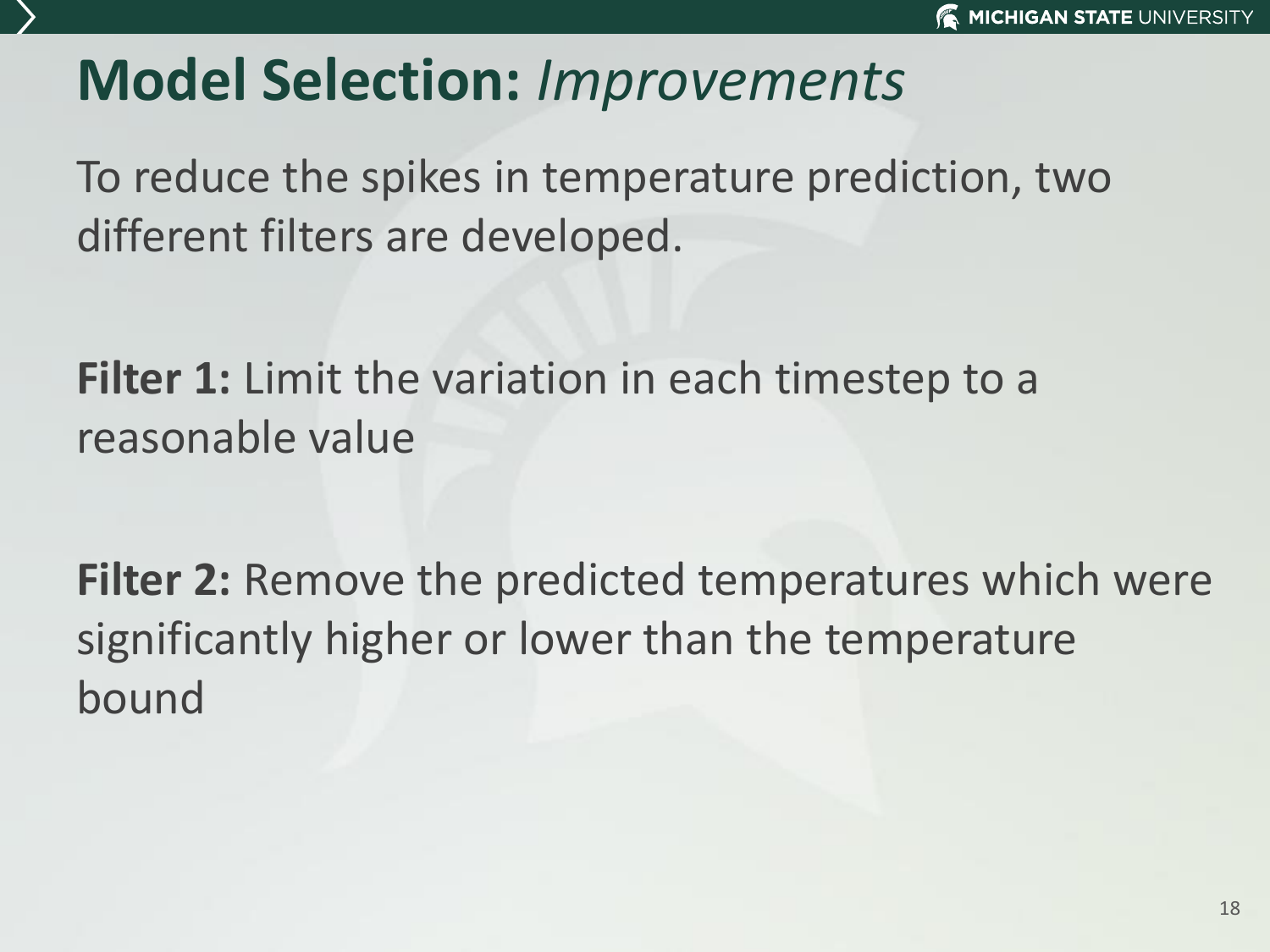#### **Model Selection : Filter 1.000 1.000 1.000 1.000 1.000 1.000 1.000 1.000 1.000 1.000 1.000 1.000 1.000 1.000 1.000 1.000 1.000 1.000 1.000 1.000 1.000 1.000 1.000 1.000 1.000 1.000 1.000 1.000 1.000 1.000 1.000 1.000 1.00**  $R$

#### Range -0.25 to 0.25 0.648 0.696 0.828 0.927 0.952 0.999 1.000 1.000 1.000 1.000 An example data of a cell location is given below:

| <b>Cell 728</b>     |        | T2     | T <sub>3</sub> | T <sub>4</sub> | T <sub>5</sub> | T6      |           | T <sub>8</sub> |
|---------------------|--------|--------|----------------|----------------|----------------|---------|-----------|----------------|
|                     | 3 inch | 4 inch | $6.5$ inch     | 9 inch         | 10 inch        | 14 inch | 18.5 inch | 24 inch        |
| Range -5 to 5       | 1.000  | 1.000  | 1.000          | 1.000          | 1.000          | 1.000   | 1.000     | 1.000          |
| Range -4 to 4       | 1.000  | 1.000  | 1.000          | 1.000          | 1.000          | 1.000   | 1.000     | 1.000          |
| Range -3 to 3       | 1.000  | 1.000  | 1.000          | 1.000          | 1.000          | 1.000   | 1.000     | 1.000          |
| Range -2 to 2       | 1.000  | 1.000  | 1.000          | 1.000          | 1.000          | 1.000   | 1.000     | 1.000          |
| Range -1 to 1       | 0.995  | 0.998  | 1.000          | 1.000          | 1.000          | 1.000   | 1.000     | 1.000          |
| Range - 0.5 to 0.5  | 0.922  | 0.953  | 0.998          | 0.999          | 0.999          | 1.000   | 1.000     | 1.000          |
| Range -0.25 to 0.25 | 0.751  | 0.804  | 0.933          | 0.986          | 0.993          | 0.999   | 0.999     | 1.000          |
| Range -0.1 to 0.1   | 0.412  | 0.451  | 0.564          | 0.714          | 0.758          | 0.912   | 0.896     | 0.906          |

- The variation in predicted temperature in consecutive timesteps are evaluated
- Cells are colored where 99% of the data is considered for each depth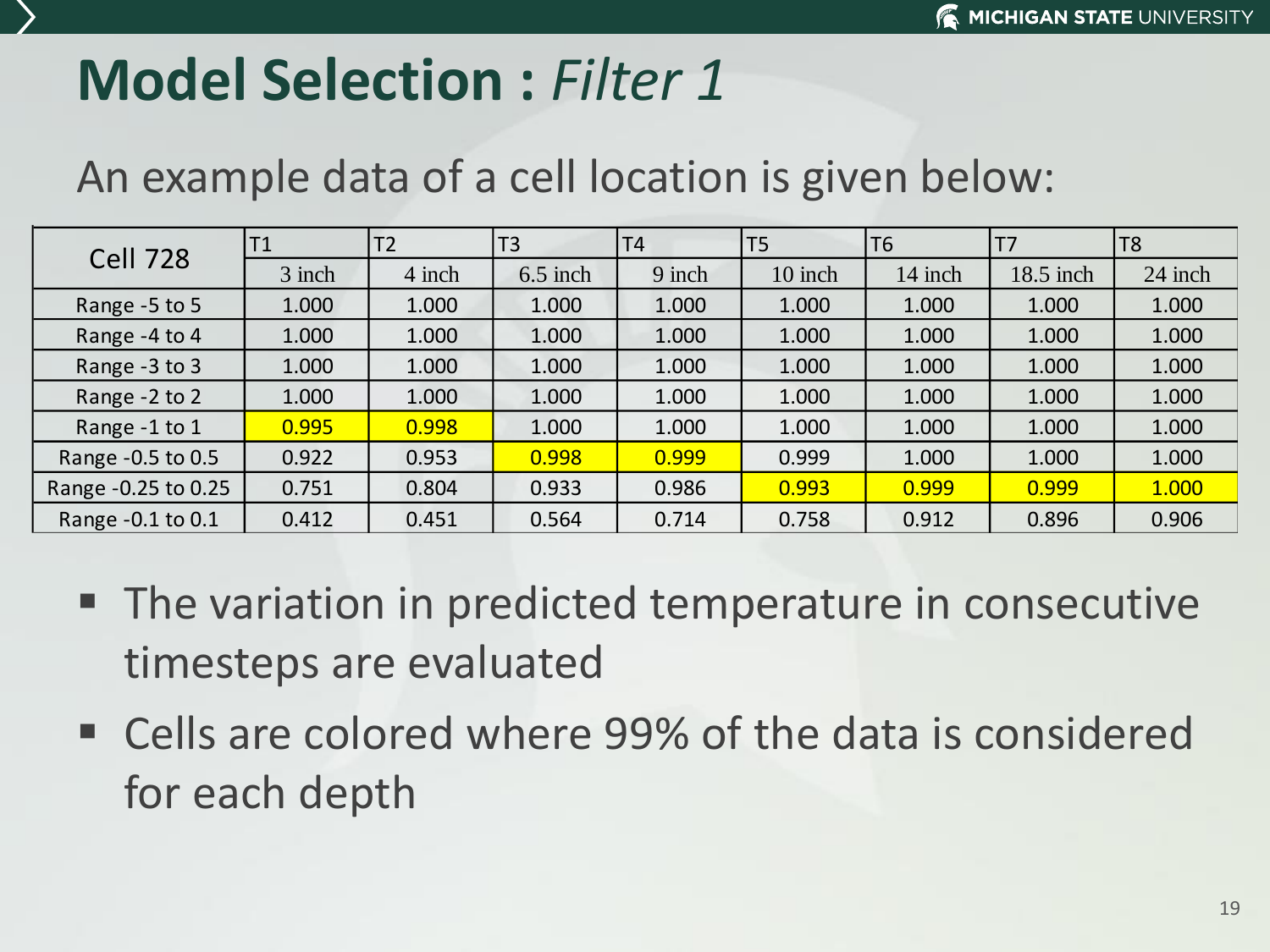## **Model Selection :** *Filter 1*

Based on the values obtained from all locations, following ranges are selected considering 99% of data selection:

| Depth                  | <b>Acceptable Variation Range</b> |
|------------------------|-----------------------------------|
| 3 inch to 9 inch       | From -1 to 1                      |
| 9-inch                 | From $-0.5$ to $0.5$              |
| More than 9-inch depth | From -0.25 to 0.25                |

If the change is out bound, then maximum effective range is selected as the change in temperature from the previous

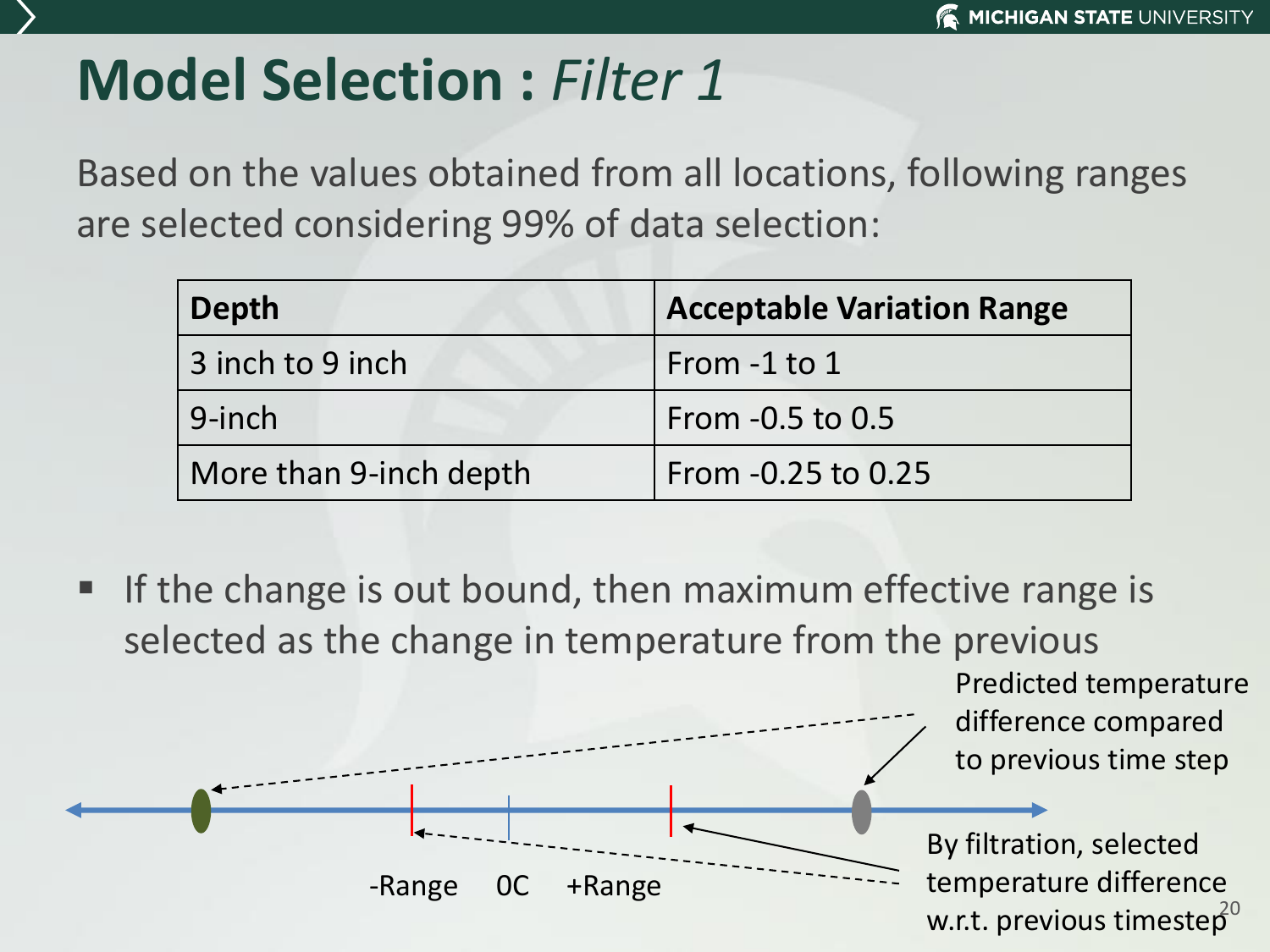## **Model Selection :** *Filter 2*

Remove the outliers in predicted value if the temperature is outside the bounds of the max/min soil temperatures at each depth

If the predicted value is out of bounds, then previous predicted value is used

| Temperature (°C) | 9 inch | 15 inch | 16 inch | $\vert$ 19.5 inch | $24$ inch | 48 inch | 72 inch |
|------------------|--------|---------|---------|-------------------|-----------|---------|---------|
| Maximum value    | 42     | 40      | 38      | 34                | 32        |         |         |
| Minimum value    | $-24$  | $-22$   | $-22$   | $-14$             | $-10$     | -4      |         |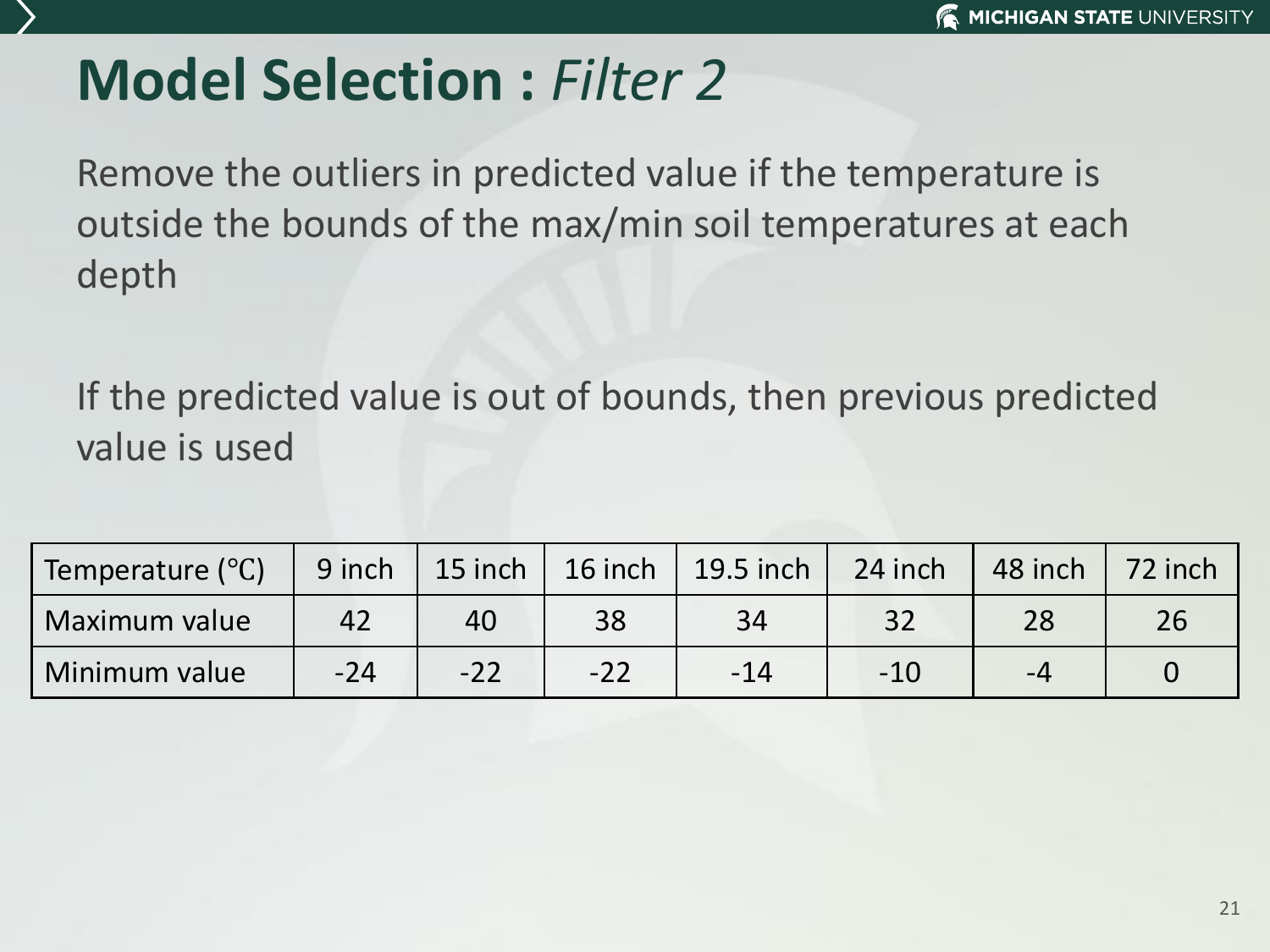## **Model Selection :** *Model comparison*

Root mean square error (RMSE) values are evaluated:

$$
RMSE = \frac{1}{n} \sqrt{\sum (T_{predicted} - T_{actual})^2}
$$

Where,

*n* is the number of data points

*Tpredicted* is the predicted temperature at each point *Tactual* is the actual temperature at each point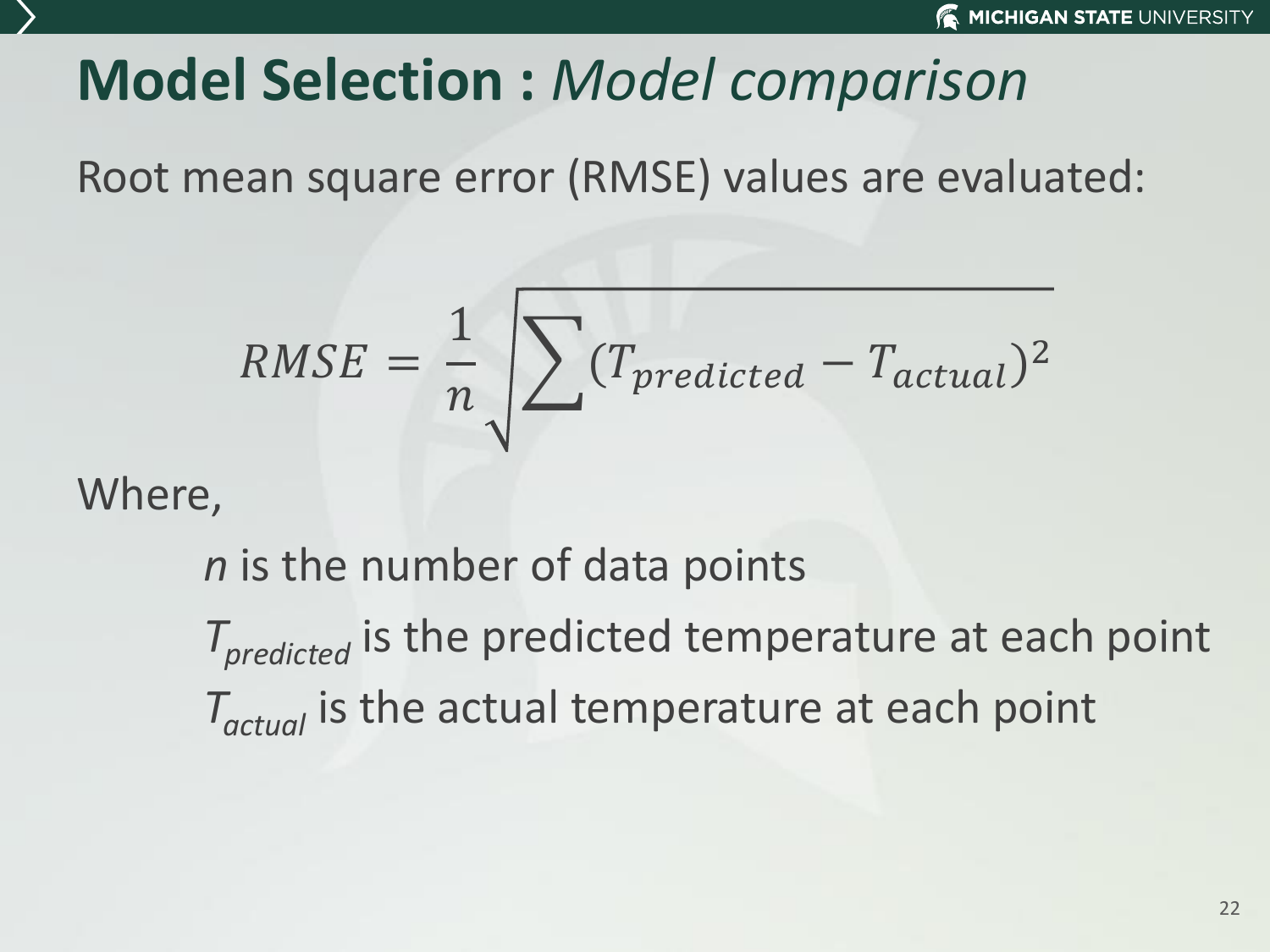#### **Model Selection :** *Model comparison* 2  $\boldsymbol{d}$

4



e

RMSE for 48 inch depth *RMSE values for testing dataset at 3-inch depth*

Model 2 has better performance; filters help improve model performance T<br>T<br>I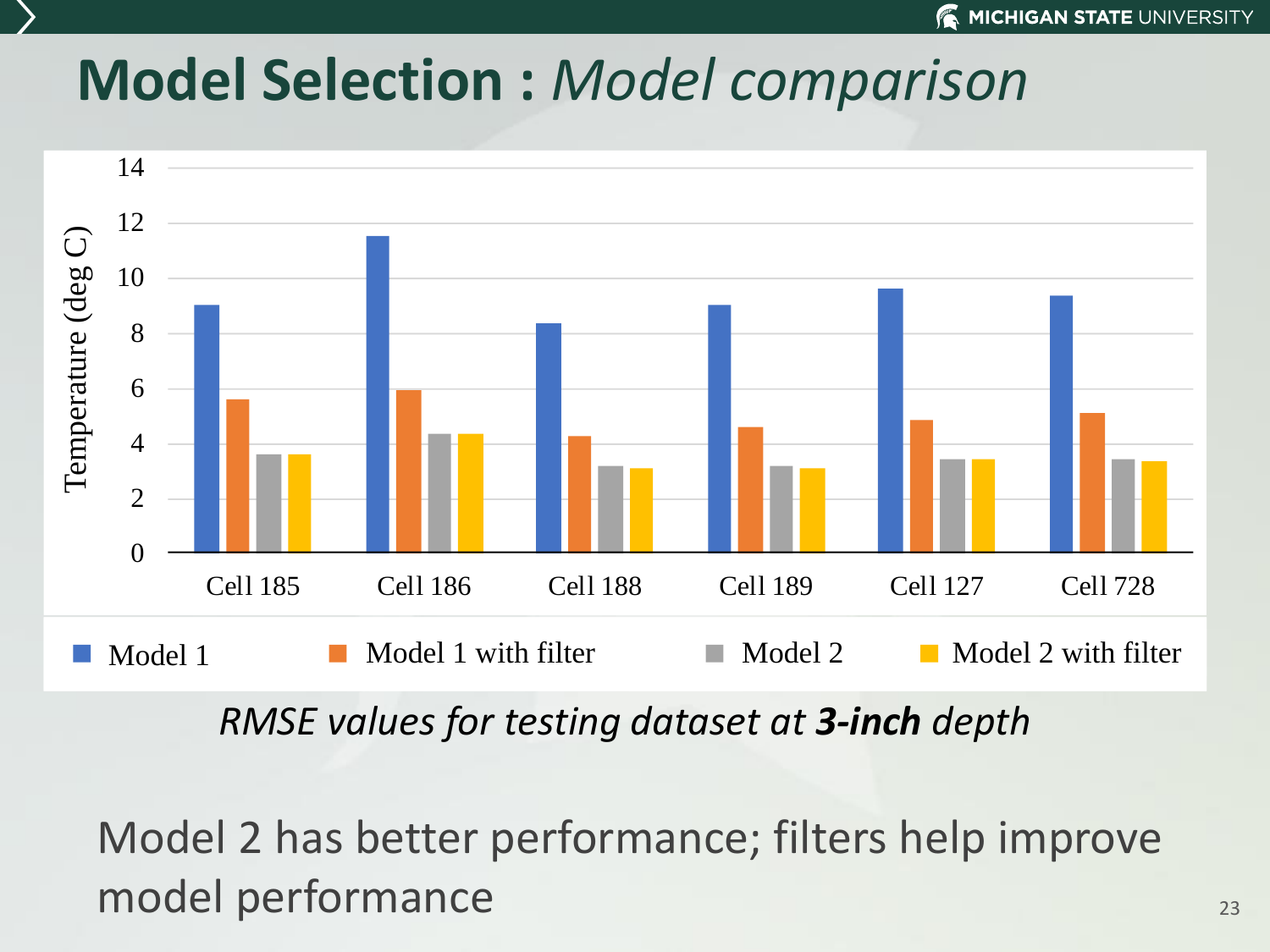(b)

#### Model Selection : Model comparison prediction prediction in the correlation prediction of the prediction of the prediction of the prediction of the set of the prediction of the set of the set of the set of the set of the set of the set of the set of the set Model Selection: Model 4 5  $\mathbf{V}$

pred4vartner av de 12 pred4T12 pred4T12 pred4T12 pred4T12 pred4T12 pred4T12 pred4T12 pred4T12 pred4T12 pred4T1

(a)



 $\sigma$  values for testing dataset at 18 **5-inch** esting dataset at **18.5-inch** depth and the control of the control of the control of the control of the control o  $RMSE$  values for testing dataset at **18.5-inch** depth E VUIUES JOI TESTING UUTUSET UT **10.5-INCH** UEPTII  $\overline{S}$ predate availats por coscili  $\ldots$   $\ldots$   $\ldots$   $\ldots$ res for testing adtaset at **10.5-men** depth



1SE valu Cell 185 Cell 186 Cell 188 Cell 189 Cell 127 Cell 728  $\overline{\phantom{a}}$ **RMSE values for testing dataset at 24-inch depth**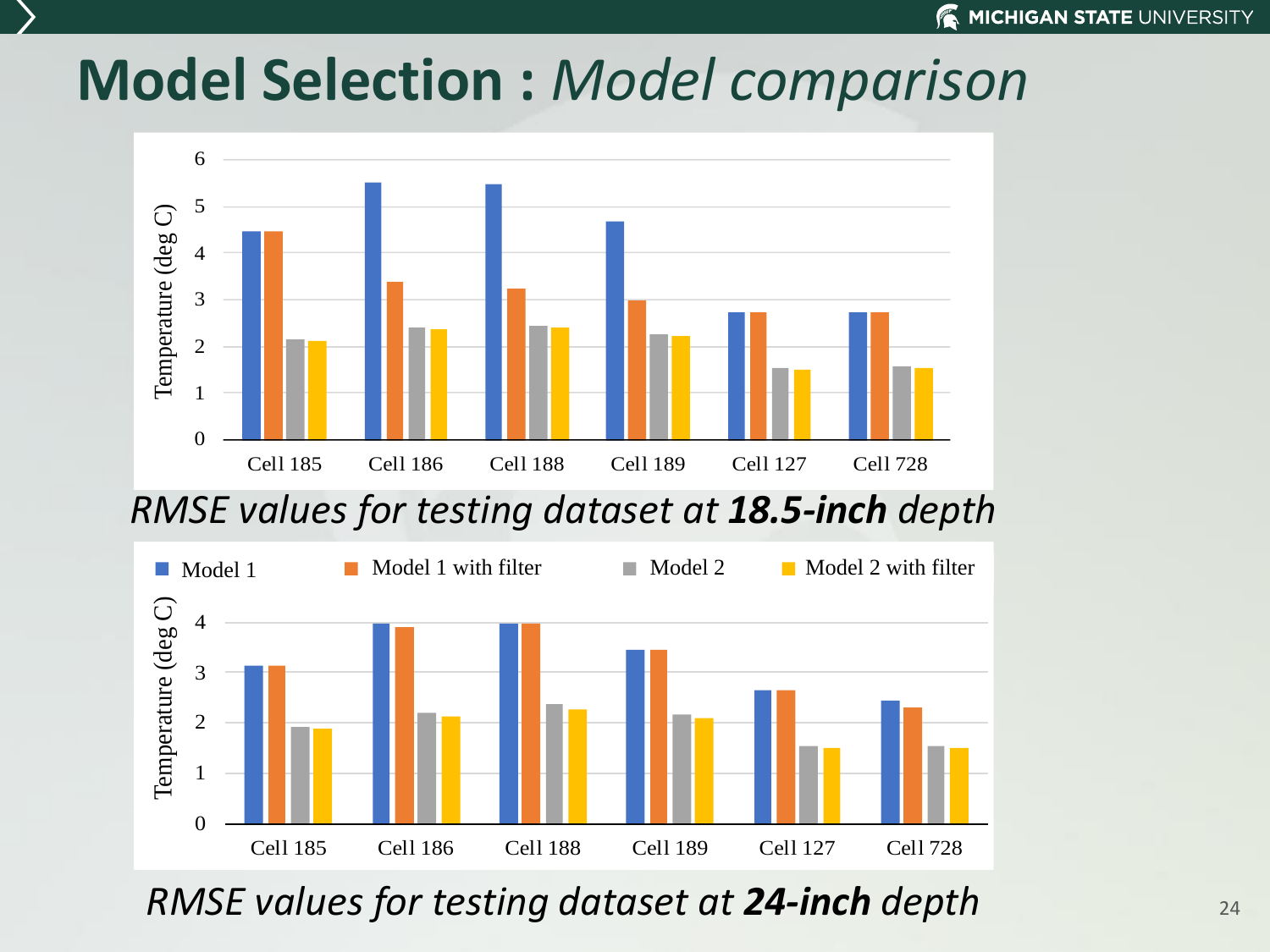#### **Freeze-thaw cycle calculation**

#### Number of freeze thaw cycles depends on:

- **Exercise I** Freezing temperature
- **EXALGE Thaw temperature**
- **Time the soil temperature is lower than the freezing and** higher than the thaw temperature

Based on the updated MnDot method, the following is used to evaluate the number of freeze-thaw cycles

- Freezing temperature is -1<sup>o</sup>C
- Thaw temperature is 0°C
- **Time delay to ensure freezing is 24 hours**
- **Time delay to ensure thaw is 5 hours**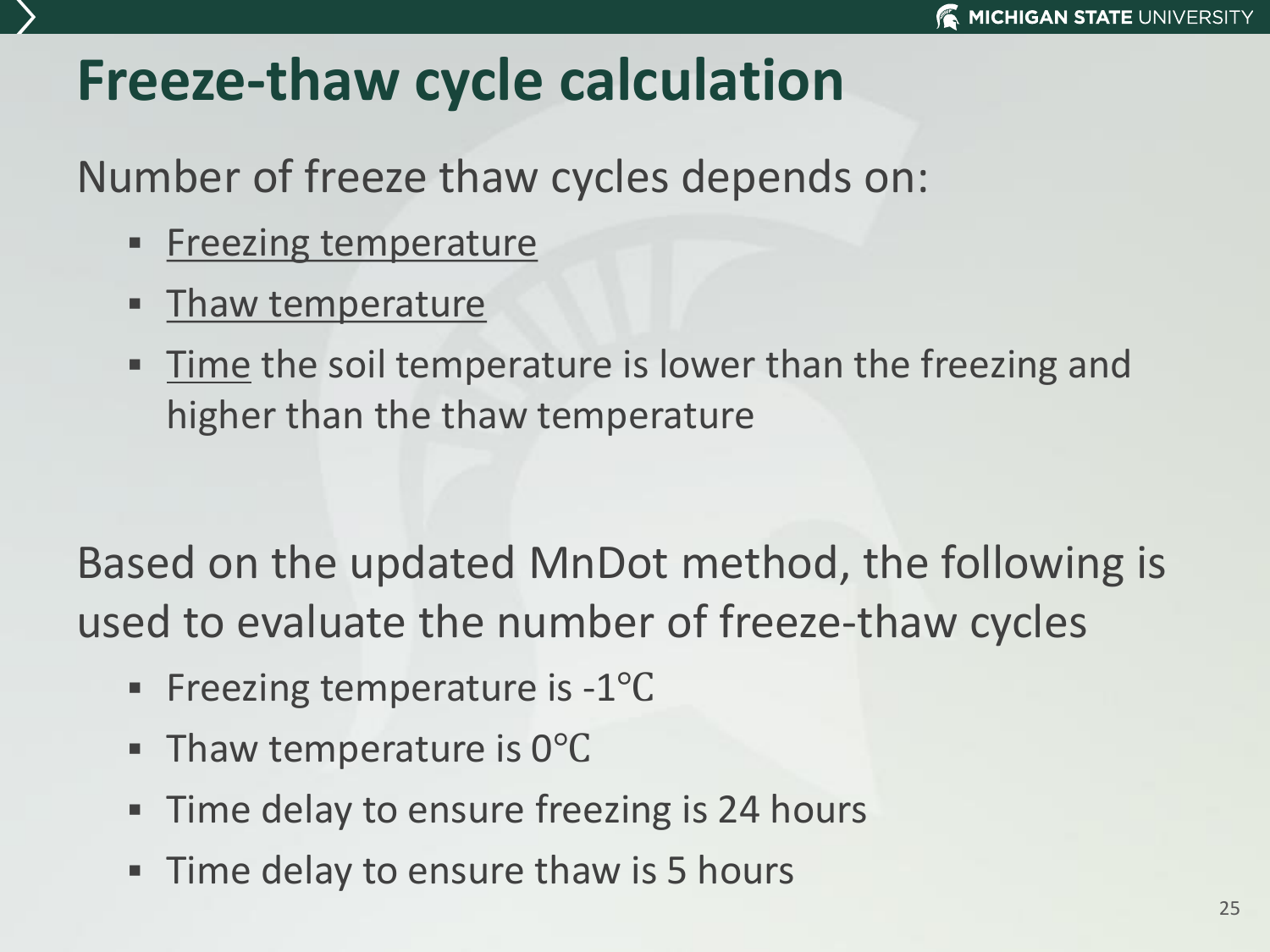#### **Results :** *Freeze-thaw cycle count*



*Model 1 (with filters) has better accuracy in prediction of # of freeze-thaw cycles compared to Model 2*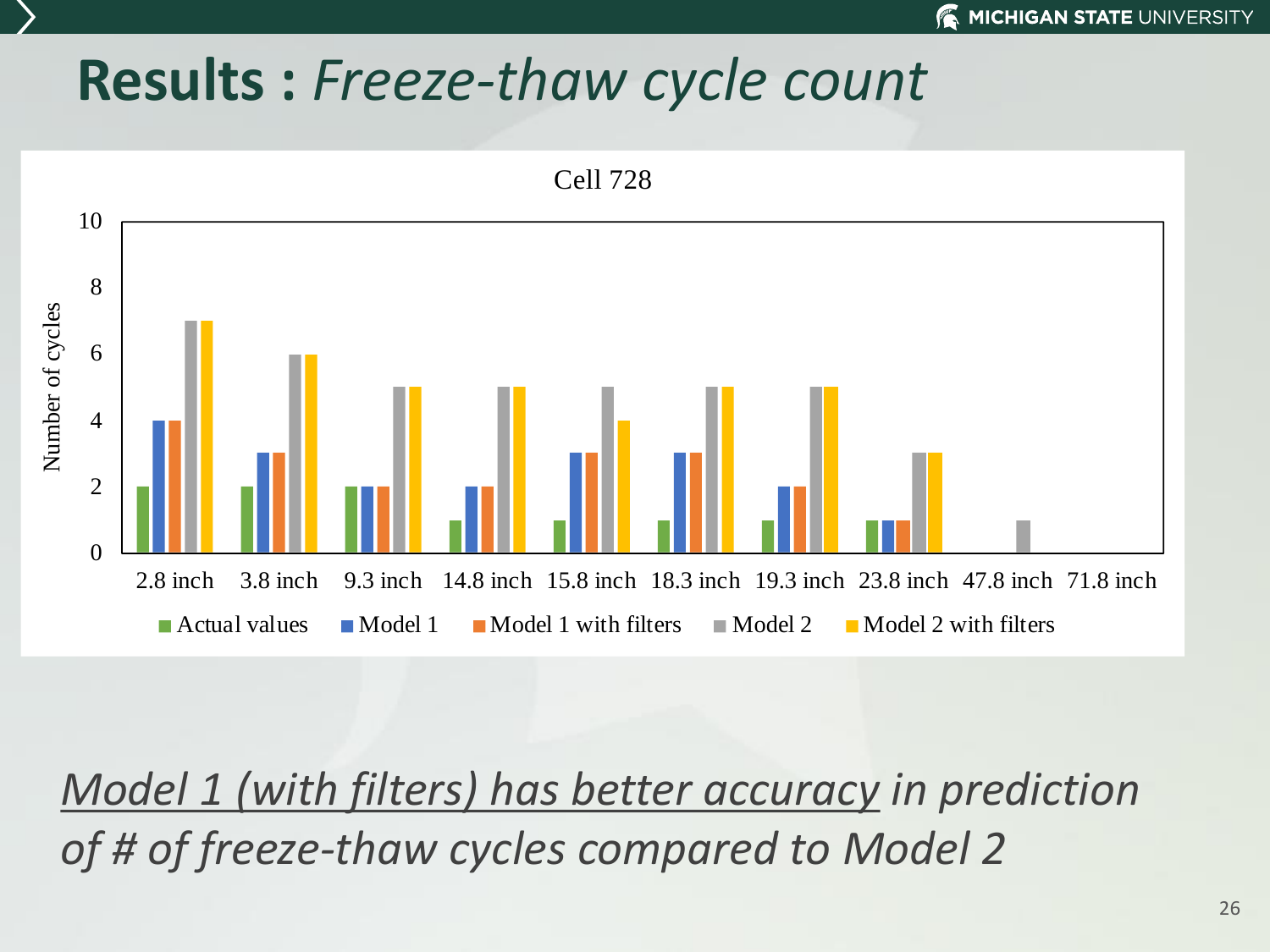#### **Results:** *Freeze-thaw duration*

The starting and ending time of the freezing period and its duration is calculated and compared with the predicted result

Identify: duration each depth is frozen; freezing and thawing period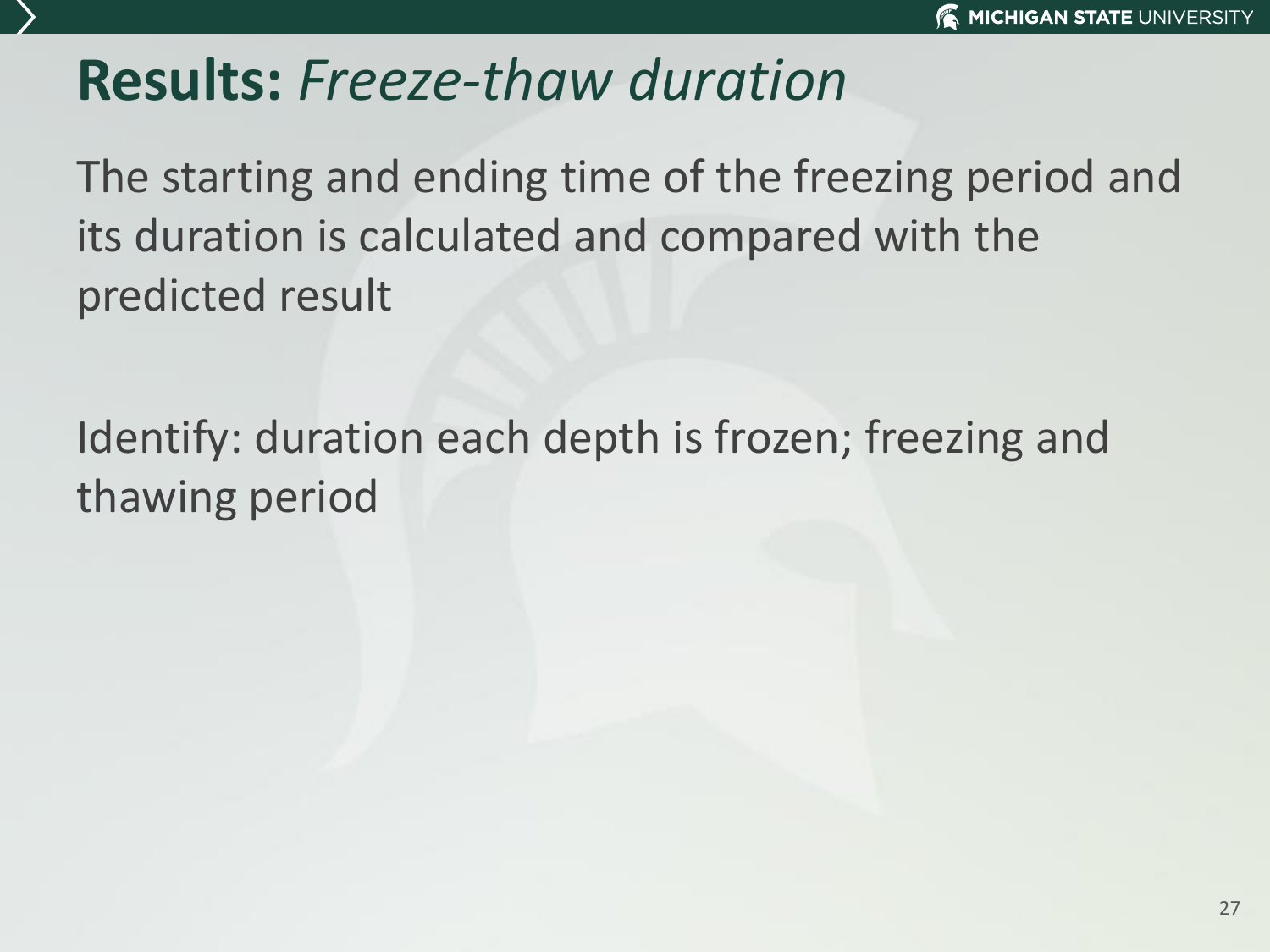#### **Results:** *Freeze-thaw duration*

|           | <b>Cell 185</b>     |                |                          |            |                          |                          |  |  |  |  |  |
|-----------|---------------------|----------------|--------------------------|------------|--------------------------|--------------------------|--|--|--|--|--|
|           | Method              | Number of      | Frozen start             | Frozen end | Frozen                   | <b>Total Frozen</b>      |  |  |  |  |  |
| Depths    |                     | cycles         | day                      | day        | duration                 | duration                 |  |  |  |  |  |
|           | <b>Actual value</b> | $\mathbf{1}$   | $Jan-02$                 | Mar-08     | 65                       | 65                       |  |  |  |  |  |
| 9.5 inch  |                     |                | Jan-02                   | Jan-07     | 5                        |                          |  |  |  |  |  |
|           | Method 1            | $\overline{3}$ | Jan-09                   | Feb-23     | 45                       | 60                       |  |  |  |  |  |
|           |                     |                | Feb-26                   | Mar-08     | 10                       |                          |  |  |  |  |  |
|           | <b>Actual value</b> | $\mathbf{1}$   | $Jan-02$                 | $Mar-15$   | 72                       | 72                       |  |  |  |  |  |
| 14.8 inch | Method 1            | $\mathbf{1}$   | Jan-02                   | Mar-09     | 66                       | 66                       |  |  |  |  |  |
| 15.8 inch | <b>Actual value</b> | $\mathbf{1}$   | Jan-03                   | $Mar-16$   | 72                       | 72                       |  |  |  |  |  |
|           | Method 1            | $\overline{1}$ | Jan-02                   | Mar-09     | 66                       | 66                       |  |  |  |  |  |
| 18.3 inch | <b>Actual value</b> | $\overline{1}$ | $Jan-19$                 | $Mar-18$   | 58                       | 58                       |  |  |  |  |  |
|           | Method 1            | $\mathbf{1}$   | Jan-02                   | Mar-03     | 60                       | 60                       |  |  |  |  |  |
|           | <b>Actual value</b> | $\mathbf{1}$   | $Jan-20$                 | $Mar-18$   | 57                       | 57                       |  |  |  |  |  |
| 19.3 inch | Method 1            | $\overline{2}$ | Jan-02                   | Jan-07     | 5                        | 57                       |  |  |  |  |  |
|           |                     |                | Jan-10                   | Mar-03     | 52                       |                          |  |  |  |  |  |
|           | <b>Actual value</b> | $\mathbf{1}$   | $Jan-22$                 | $Mar-20$   | 57                       | 57                       |  |  |  |  |  |
| 23.8 inch |                     | $\overline{2}$ | Jan-02                   | Jan-07     | 5                        | 57                       |  |  |  |  |  |
|           | Method 1            |                | Jan-10                   | Mar-03     | 52                       |                          |  |  |  |  |  |
| 47.8 inch | Actual value        | $\overline{0}$ |                          |            | $\overline{\phantom{a}}$ | $\overline{\phantom{a}}$ |  |  |  |  |  |
|           | Method 1            | $\overline{0}$ |                          |            |                          |                          |  |  |  |  |  |
|           | Actual value        | $\overline{0}$ | $\overline{\phantom{0}}$ | -          |                          |                          |  |  |  |  |  |
| 71.8 inch | Method 1            | $\overline{0}$ |                          |            |                          |                          |  |  |  |  |  |

#### *Method 1 best predicts the freezing start/end day and duration* 28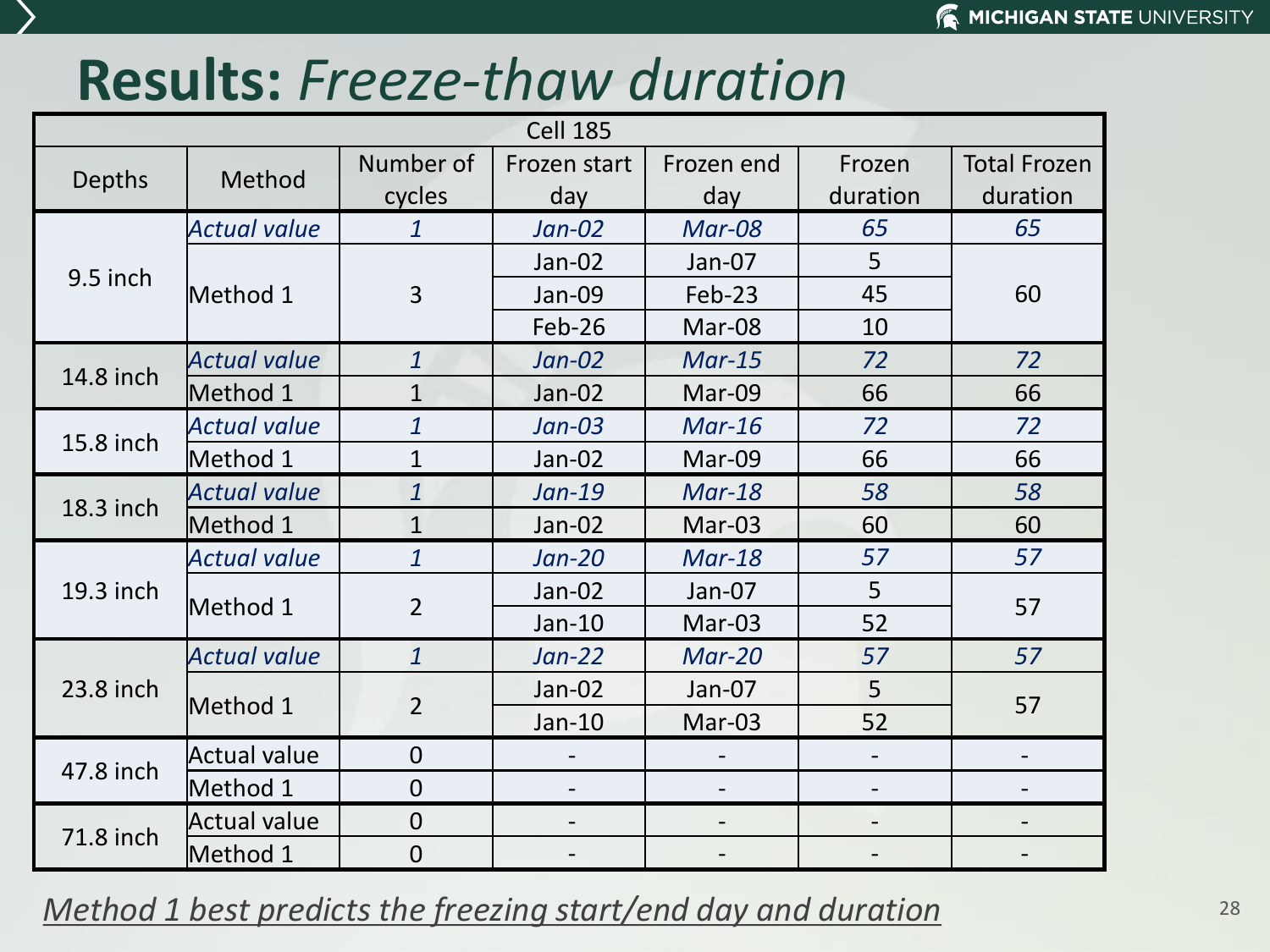#### **Results:** *Freeze-thaw duration*

| <b>Cell</b>     |                  | <b>Freezing period</b>  | <b>Thawing period</b> |                  |  |  |
|-----------------|------------------|-------------------------|-----------------------|------------------|--|--|
| location        | Actual value     | Predicted               | Actual value          | Predicted        |  |  |
| Cell 185        | Jan $2 -$ Mar 8  | Jan $2 -$ Mar 3         | Mar $8 -$ Mar 20      | Mar $3-$ Mar $9$ |  |  |
| <b>Cell 186</b> | Jan $2 -$ Mar 9  | Jan $2 -$ Mar 8         | Mar $9 -$ Mar 25      | Mar $8-$ Mar $9$ |  |  |
| Cell 188        | Jan $2 -$ Mar 8  | Jan $2 -$ Mar 2         | Mar $8 -$ Mar 29      | Mar $2-$ Mar $9$ |  |  |
| <b>Cell 189</b> | Jan $2 -$ Mar 9  | Jan $2 - \text{Feb} 14$ | Mar $9 -$ Apr 1       | Feb 14- Mar 9    |  |  |
| Cell 127        | Jan $2 -$ Mar 8  | Jan $2 -$ Mar 10        | Mar $8 -$ Mar 23      | Mar 8- Mar 15    |  |  |
| Cell 728        | Jan $2 -$ Mar 15 | Jan $2 -$ Mar 10        | Mar $15 -$ Mar 23     | Mar 10- Mar 15   |  |  |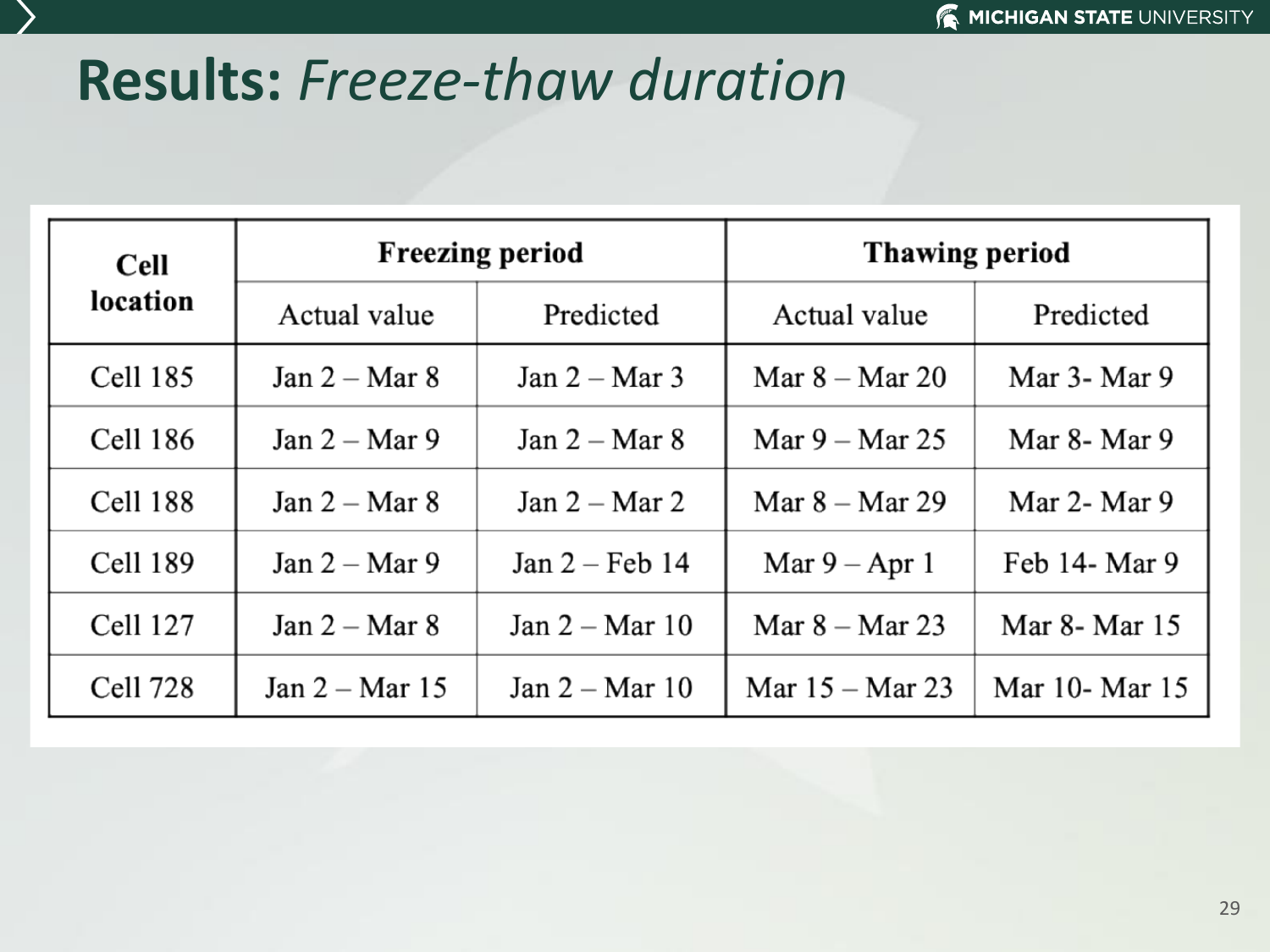## **Conclusions**

2 different models using non-linear regression models *Model 1: Individual depth Model 2: Individual depth: Daily average + variation WRT daily 2 filters used to improve model performance* 

Choose best model to predict :

- Soil temperatures: **Model 1 w/ filters**
- Number of freeze-thaw cycles: **Model 2 w/filters**
- Start/end and duration of freezing & thawing period: **both but Model 1 w/filters is better**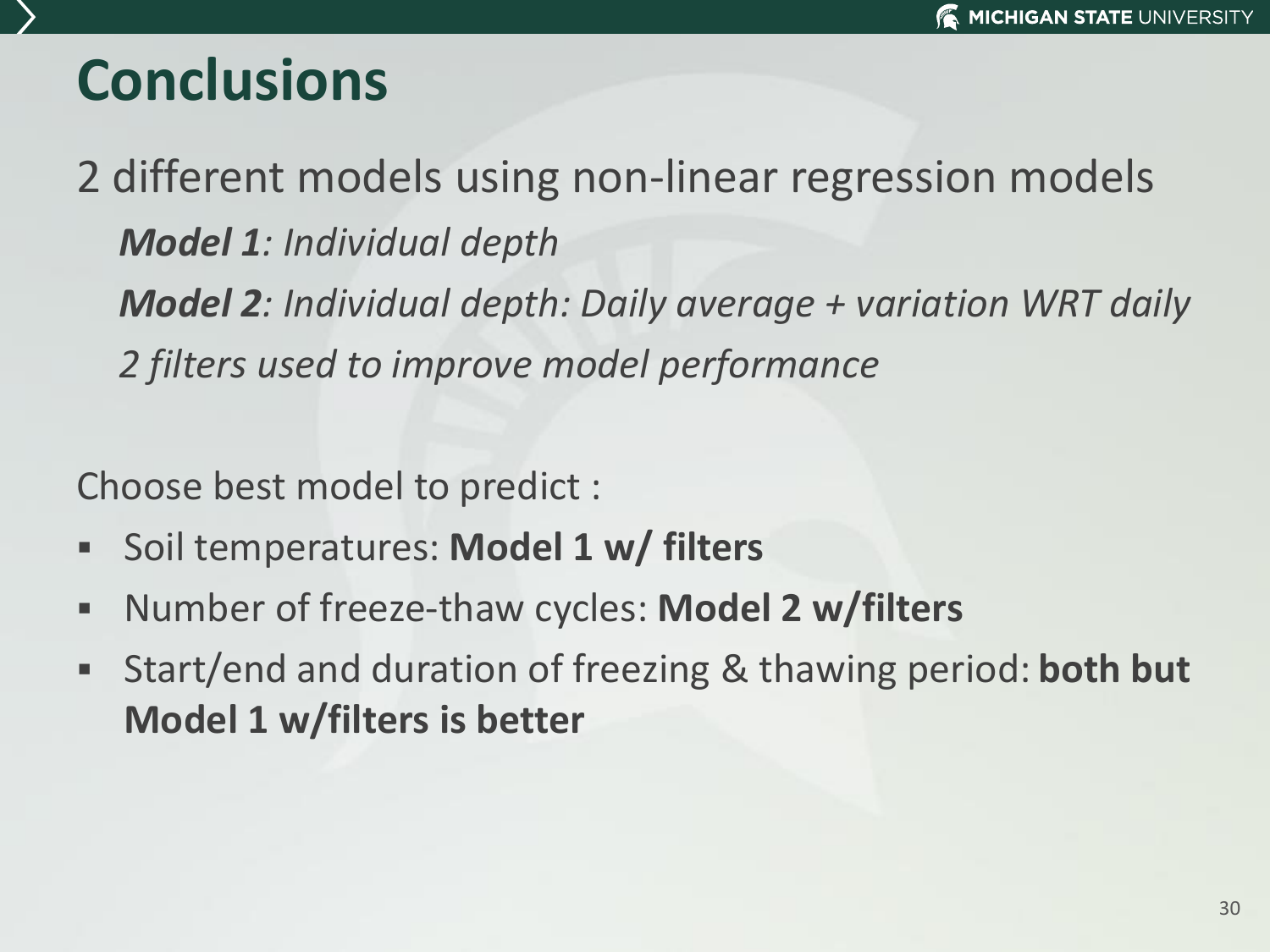#### **References:**

[1] Mihalakakou, G. "On estimating soil surface temperature profiles." Energy and Buildings 34, no. 3 (2002): 251-259.

[2] Tang, Wang, and Shangchang Ma. "Application of Regression and Artificial Neural Network in Ground Temperature Processing." In 2019 International Conference on Meteorology Observations (ICMO), pp. 1-4. IEEE, 2019.

[3] Talaee, P. Hosseinzadeh. "Daily soil temperature modeling using neuro-fuzzy approach." Theoretical and applied climatology 118, no. 3 (2014): 481-489.

[4] George, Raju K. "Prediction of soil temperature by using artificial neural networks algorithms." Nonlinear Analysis: Theory, Methods & Applications 47, no. 3 (2001): 1737-1748.

[5] Kisi, Ozgur, Mustafa Tombul, and Mohammad Zounemat Kermani. "Modeling soil temperatures at different depths by using three different neural computing techniques." Theoretical and applied climatology 121, no. 1-2 (2015): 377-387.

[6] Kim, Sungwon, and Vijay P. Singh. "Modeling daily soil temperature using data-driven models and spatial distribution." Theoretical and applied climatology 118, no. 3 (2014): 465-479.

[7] Bilgili, Mehmet. "Prediction of soil temperature using regression and artificial neural network models." Meteorology and atmospheric physics 110, no. 1-2 (2010): 59-70.

[8] Citakoglu, Hatice. "Comparison of artificial intelligence techniques for prediction of soil temperatures in Turkey." Theoretical and Applied Climatology 130, no. 1-2 (2017): 545-556.

[9] Xing, Lu, Liheng Li, Jiakang Gong, Chen Ren, Jiangyan Liu, and Huanxin Chen. "Daily soil temperatures predictions for various climates in United States using data-driven model." Energy 160 (2018): 430-440.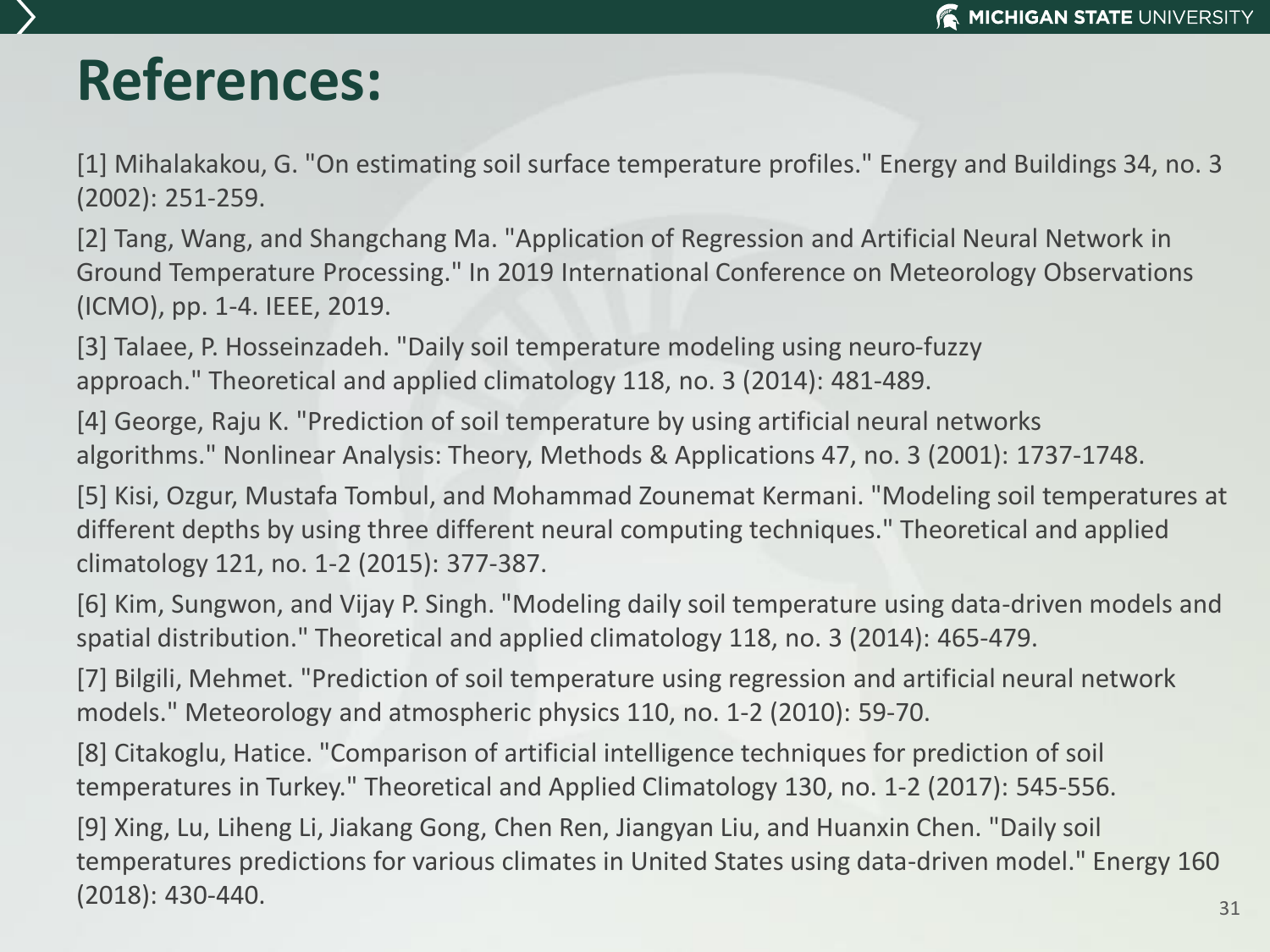#### Extra slides

Advanced Testing and Characterization of Iced Testing and Characterization of **32**<br>Iowa Soils and Geomaterials

32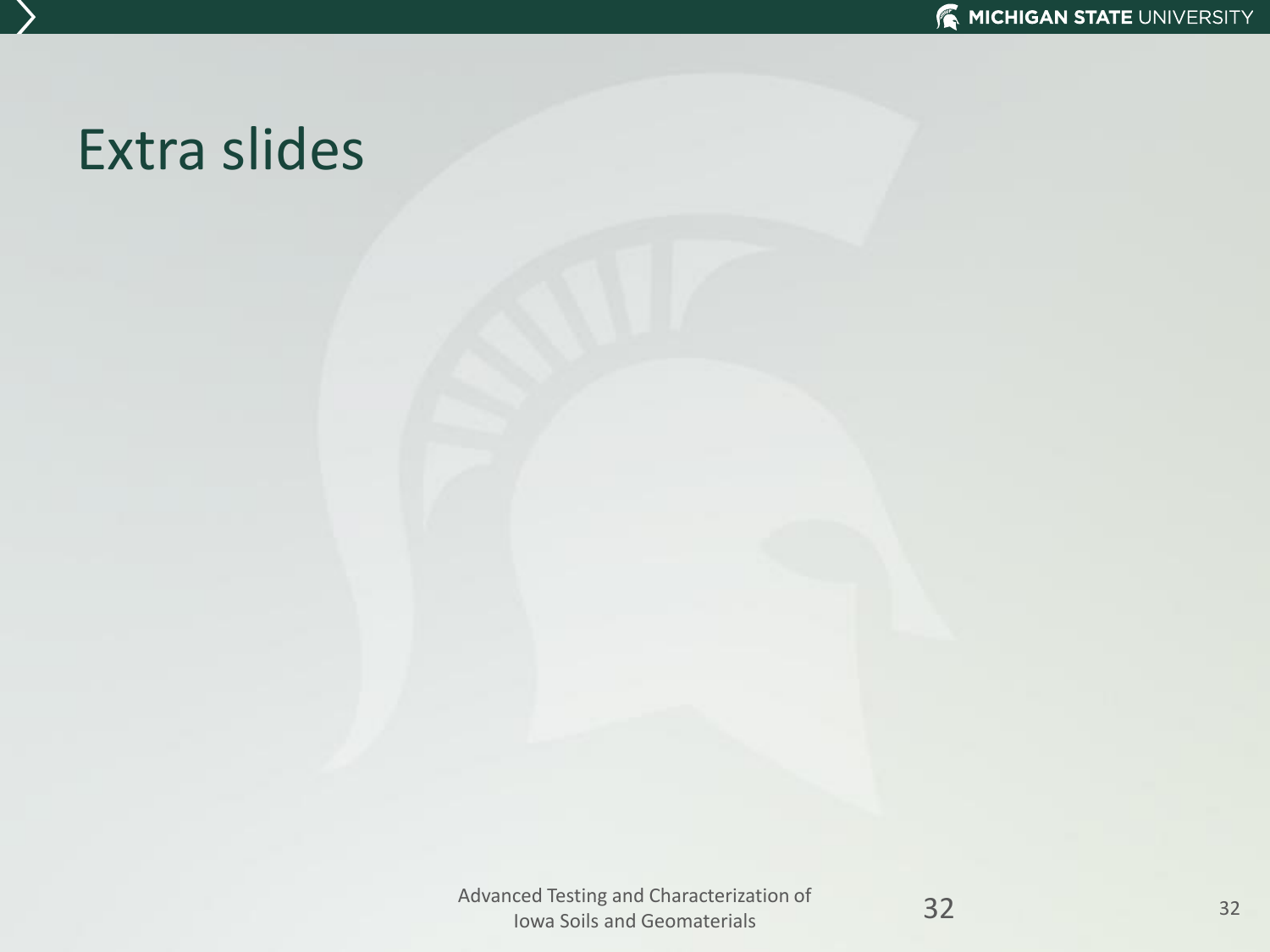## **Result :** *Freeze-thaw cycle duration*

| <b>Cell</b>     |                  | <b>Freezing period</b>   | <b>Thawing period</b> |                  |  |  |
|-----------------|------------------|--------------------------|-----------------------|------------------|--|--|
| location        | Actual value     | Predicted                | Actual value          | Predicted        |  |  |
| <b>Cell 185</b> | Jan $2 -$ Mar 8  | $Jan 2 - Mar 3$          | Mar $8 -$ Mar 20      | Mar 3- Mar 9     |  |  |
| <b>Cell 186</b> | Jan $2 -$ Mar 9  | Jan $2 -$ Mar 8          | Mar $9 -$ Mar 25      | Mar 8- Mar 9     |  |  |
| Cell 188        | Jan $2 -$ Mar 8  | Jan $2 -$ Mar 2          | Mar $8 -$ Mar 29      | Mar $2-$ Mar $9$ |  |  |
| <b>Cell 189</b> | Jan $2 -$ Mar 9  | Jan $2$ – Feb 14         | Mar $9 -$ Apr 1       | Feb 14- Mar 9    |  |  |
| <b>Cell 127</b> | Jan $2 -$ Mar 8  | Jan $2 - \text{Mar } 10$ | Mar $8 -$ Mar 23      | Mar 8- Mar 15    |  |  |
| <b>Cell 728</b> | Jan $2 -$ Mar 15 | Jan $2 - Mar$ 10         | Mar $15 -$ Mar 23     | Mar 10- Mar 15   |  |  |